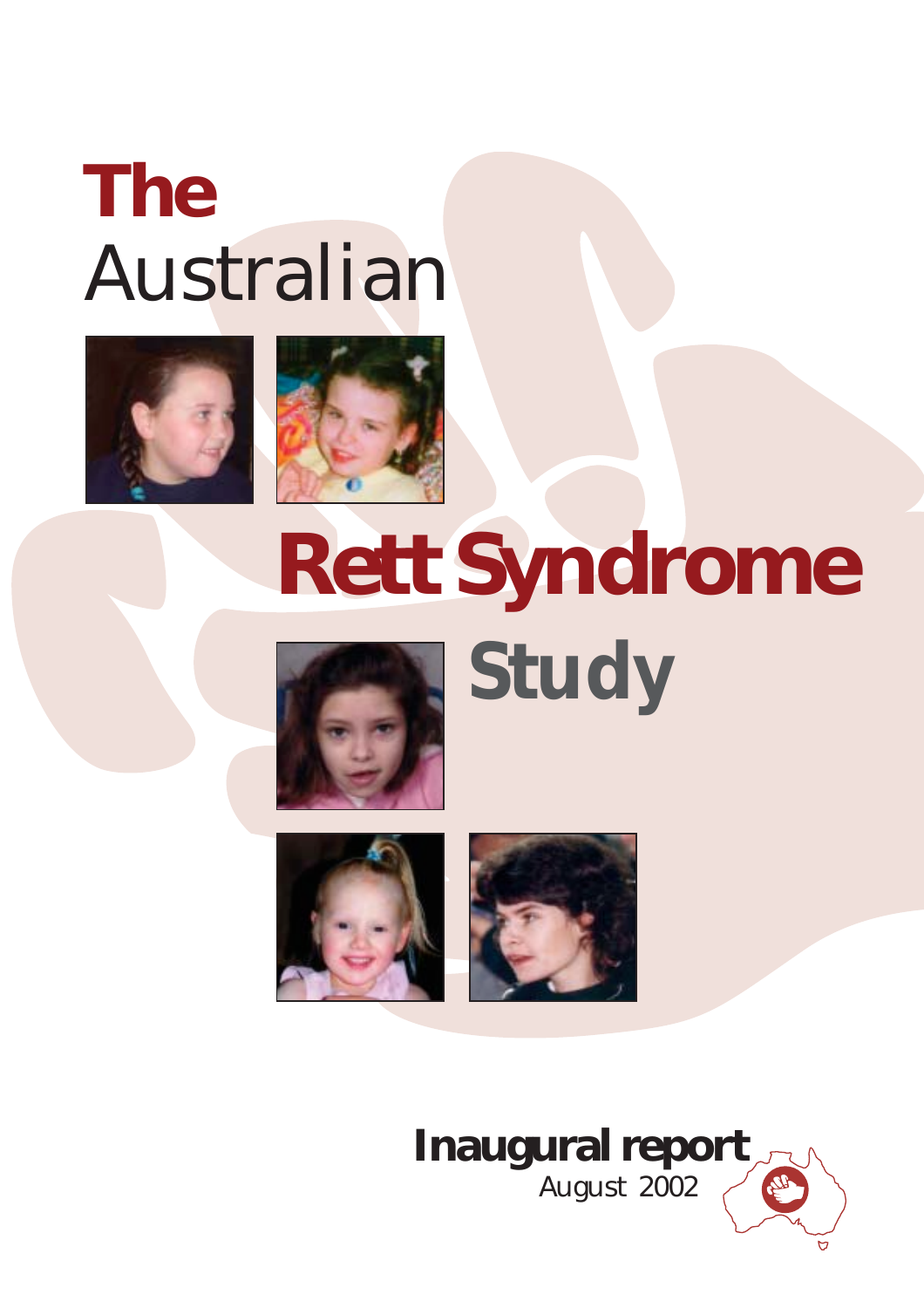#### **Telethon Institute for Child Health Research**

100 Roberts Road, Subiaco Western Australia. 6008. PO Box 855, West Perth, Western Australia. 6872. Ph: +61 8 9489 7790 Fax: +61 8 9489 7700 email: rett@ichr.uwa.edu.au web: www.rett.uwa.edu.au

Edited by: Seonaid Leonard

Production & Graphics by: Mandie Hogan mh@mhdesigns.com.au

Publication of this report kindly supported by the Telethon Institute for Child Health Research.

Suggested citation: Leonard, S (Ed) (2002) "The Australian Rett Syndrome Study Inaugural Report" Telethon Institute for Child Health Research, Western Australia.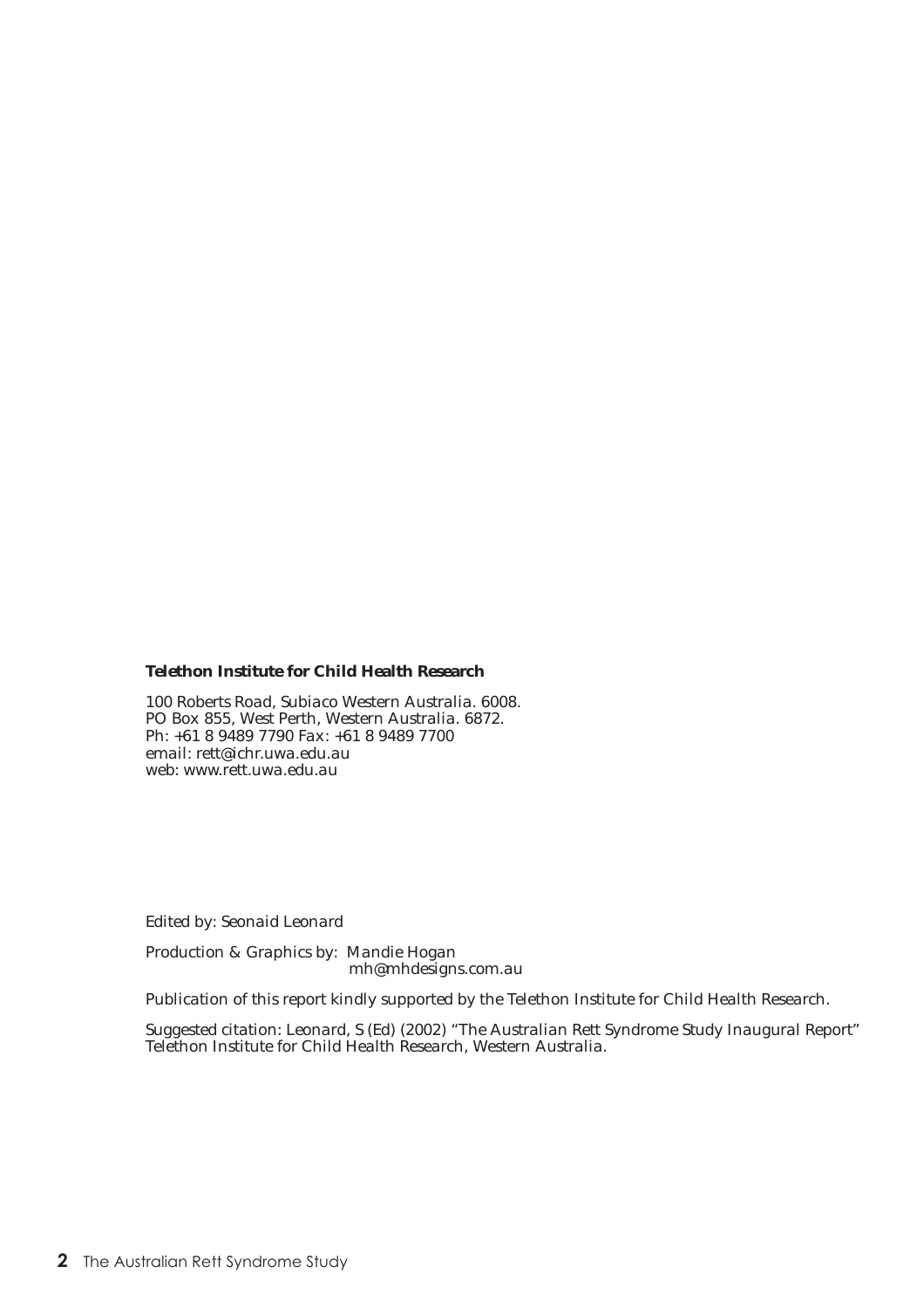## Contents<sub>nts</sub>

| Foreword                            | $\overline{\mathbf{4}}$ |
|-------------------------------------|-------------------------|
| Introduction                        | $6\phantom{.}6$         |
| <b>Genetics of Rett Syndrome</b>    | 10                      |
| Process of the Study                | 11                      |
| Epidemiology                        | 12                      |
| <b>Genetics studies</b>             | 14                      |
| X-ray studies                       | 17                      |
| <b>Clinical studies</b>             | 19                      |
| 2000 study: follow-up questionnaire | 20                      |
| Other studies about Rett syndrome   | 36                      |
| Funding                             | 38                      |
| Presentations                       | 39                      |
| Publications                        | 41                      |
| <b>Study investigators</b>          | 43                      |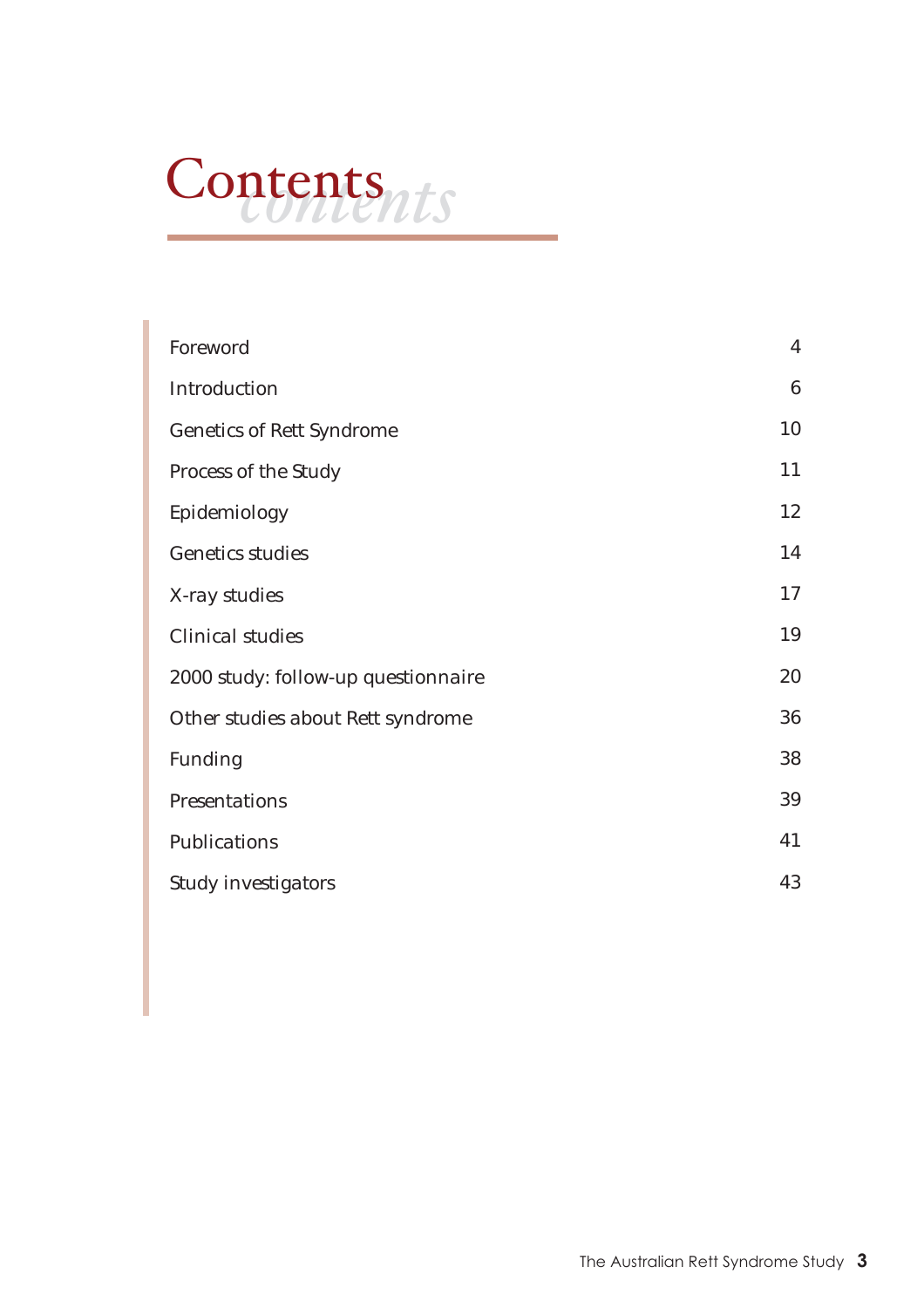

#### *By Dr Helen Leonard*

t is with much pleasure that we publish the first Report of the Australian Rett Syndrome Study, which is based in Perth, Western Australia at the Telethon Institute for Child Health Research.

I This report marks the inaugural presentation of our activities to parents and others who follow this research. In this report we outline the studies carried out to date as well as the publications and presentations that have been derived from this research. Our appreciation goes to the Health Department of Western Australia for their sponsorship of this publication. In addition, we would like to thank Pam Holmes for her work in producing this report.

The continuation of the project is only possible with the involvement of many contributors. Families have spent many hours completing surveys which have provided excellent data. We also appreciate the time and dedication of clinicians who have notified cases to our study and provided us with valuable clinical information. We warmly thank all the families and clinicians for their ongoing support and contribution to the project.

We would also like to acknowledge Mr Bill Callaghan and Mrs Janelle Lillis for their ongoing support for our work.

Regards

Dr Helen Leonard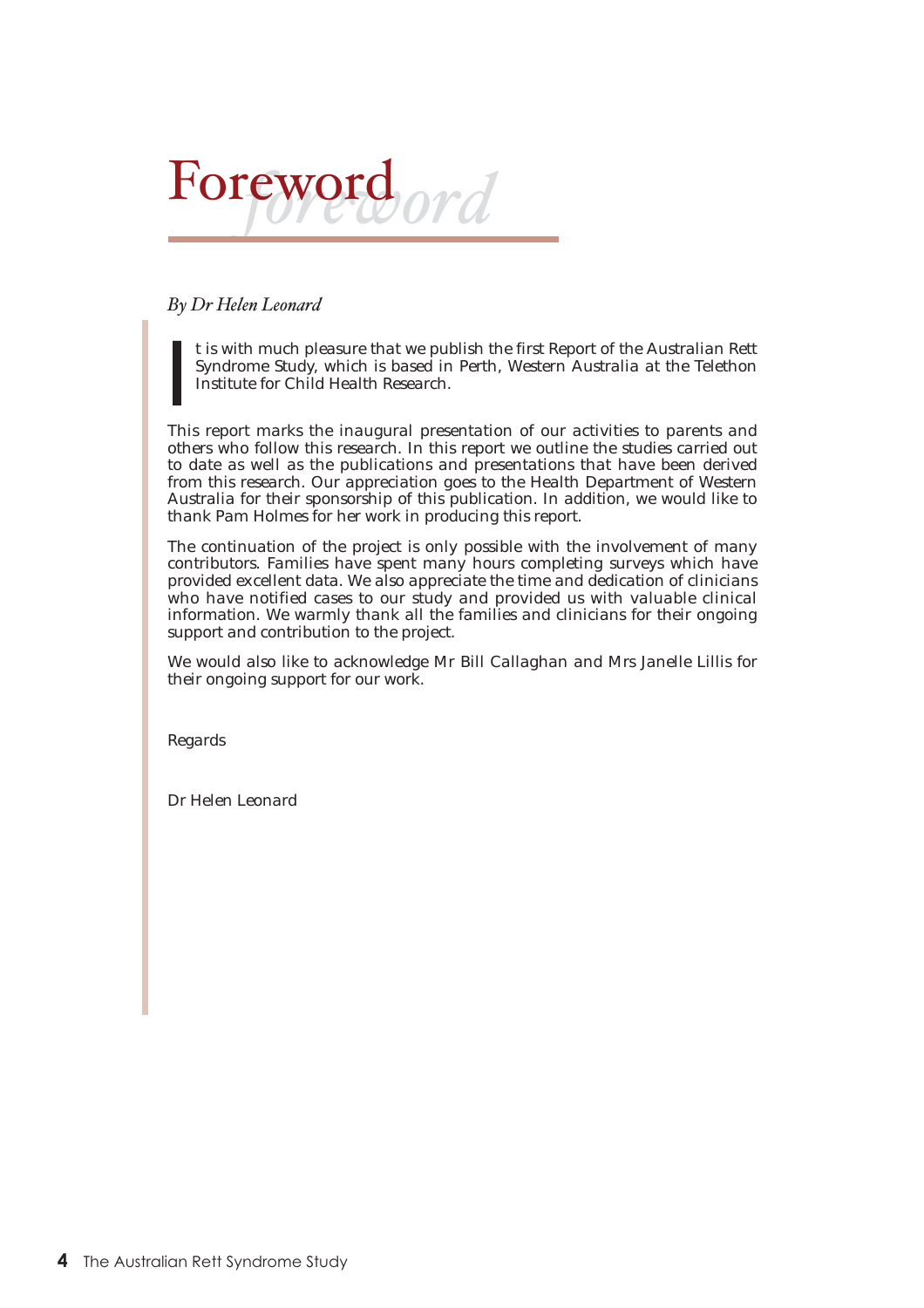

*By Mr Bill Callaghan*

ett syndrome is a severe disorder which is multi-faceted in the symptoms it presents.

The condition demands investigation by skilled scientific researchers who are committed to such a task. Fortunately, in Australia, this situation has existed since 1993 in the form of The Australian Rett Syndrome Study.

Led by its Co-ordinator, Dr Helen Leonard, the Study has been marked by a diversity of topics as is evidenced in this publication. Importantly, throughout its lifetime, the Study has actively sought and received the support of Australian Rett syndrome families. That relationship between researcher and family has been further enhanced by this Report because, among other things, it seeks to inform the group who supplied the information for analysis, namely, the Rett syndrome family.

The Australian Rett Syndrome Study, of which this Report is a significant part, has made, and continues to make, a vital contribution to the knowledge of Rett syndrome, both in Australia and internationally.

Regards

Mr Bill Callaghan President

Rett Syndrome Association of Australia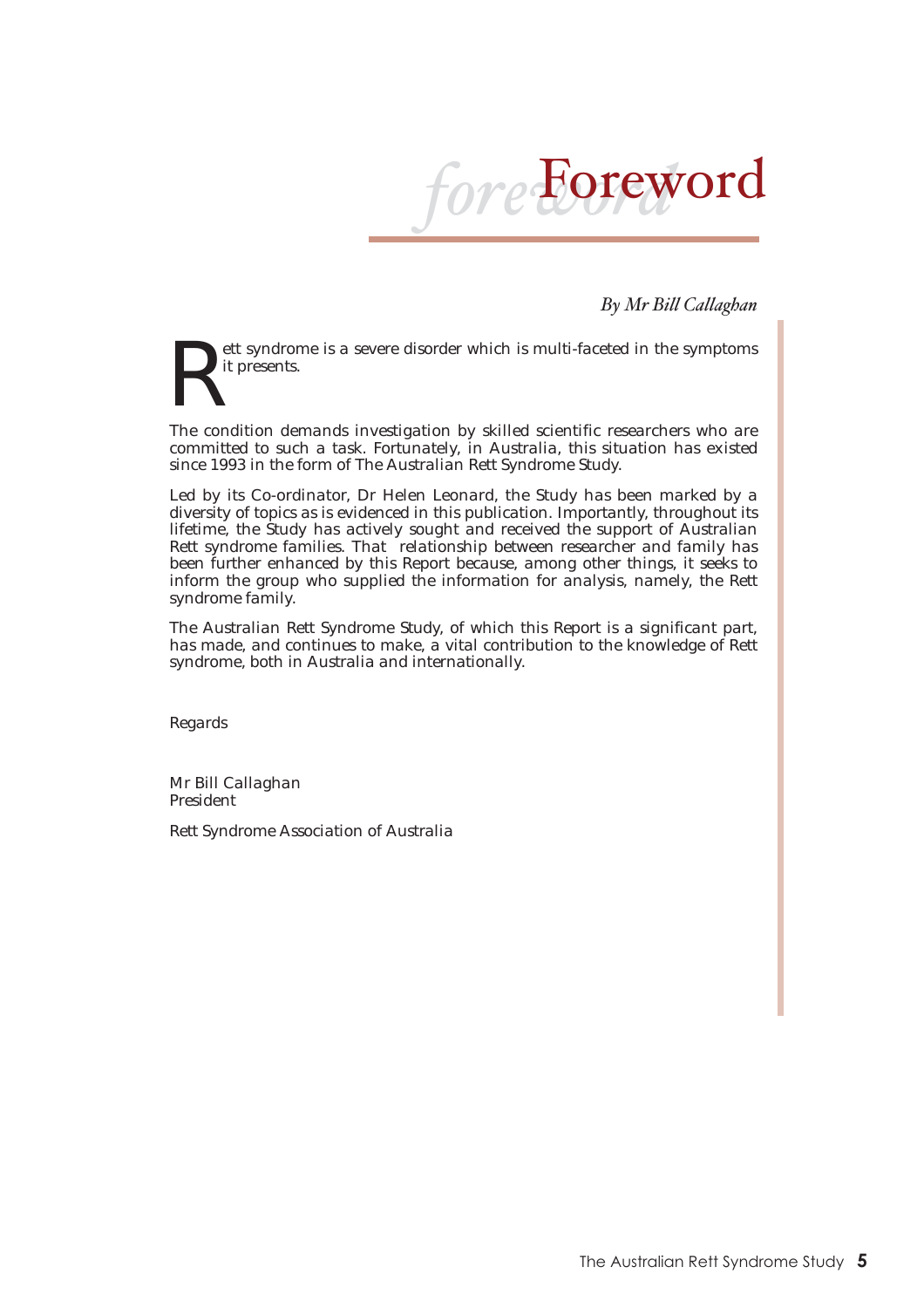## Introduction

The Australian Rett Syndrome Study is based at the Telethon Institute for Child Health Research located in Subiaco, Western Australia. The Institute is a world-class centre for child health research. Areas of research incl Research located in Subiaco, Western Australia. The Institute is a world-class centre for child health research. Areas of research include asthma, infectious diseases and cancer as well as birth defects and childhood disabilities.

The Australian Rett Syndrome Study was established in 1993 and operates in collaboration with a number of organisations and research centres: Princess Margaret Hospital for Children,

Children's Hospital at Westmead  $(Sydney)$ , Disability Commission, Royal Perth Hospital and Curtin University.

The original impetus for this study was the lack of information on the frequency of this condition. Whilst isolated cases were being uncovered around the nation doctors were not able to answer the question 'How common is Rett syndrome in Australia?'. In addition, there was little information relating both to the patterns of features in this disorder and the long-term prognosis for the child newly diagnosed with Rett syndrome. This information is highly valued by both parents and health professionals.

Over the past few years, a central focus of our study has been to collect data about Rett syndrome in Australia so that in future, parents can be provided with up-to-date and accurate information about the progression of the disorder, the variability in its severity and the best ways of managing the care of children and women with Rett syndrome.



**Staff working on the Rett Syndrome Study**



**Telethon Institute for Child Health Research**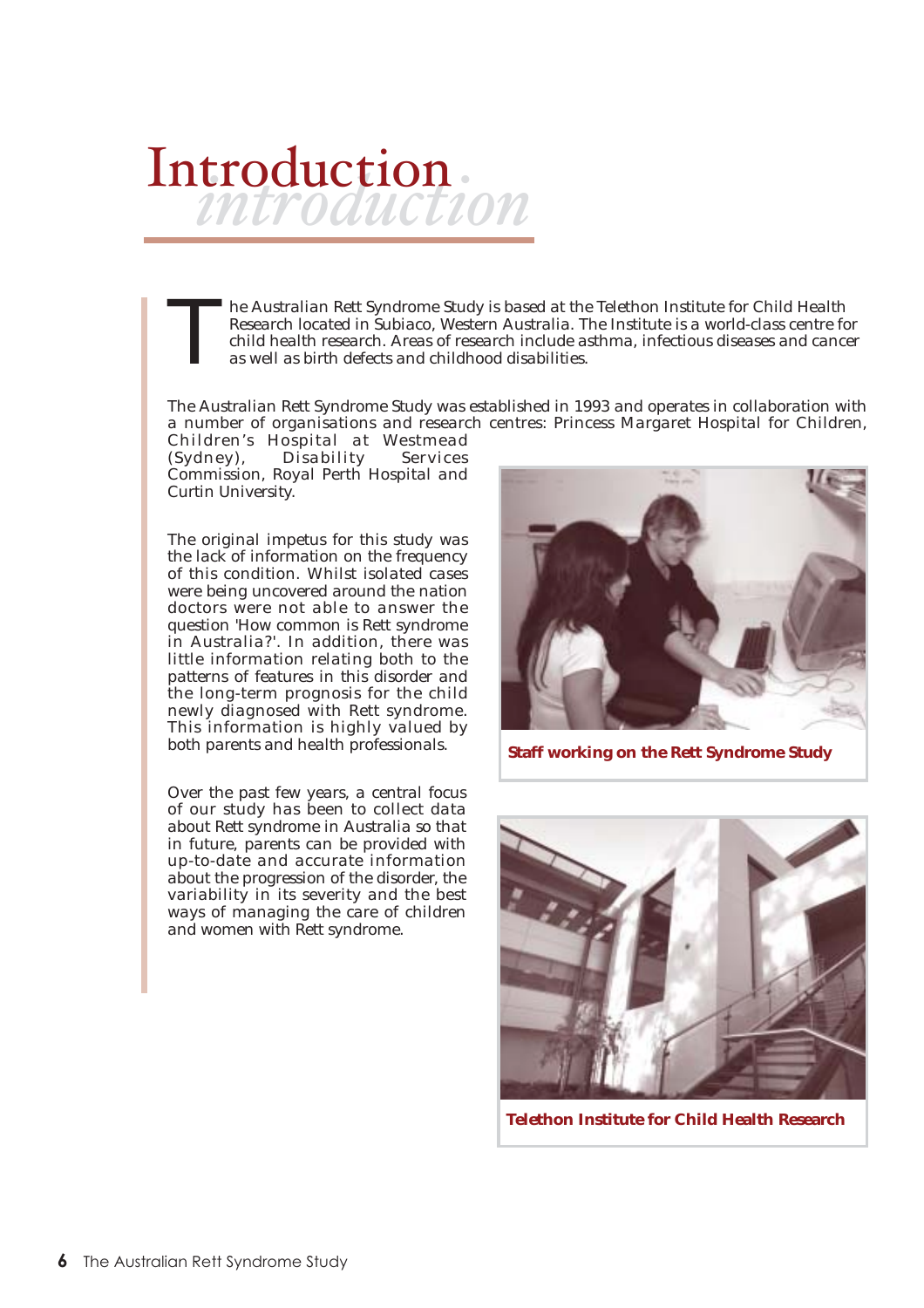

#### **Here at the Australian Rett Syndrome Study our broad aims are:**

- to monitor patterns of Rett syndrome occurrence
- to develop an ongoing data collection which will provide information about:
	- the impact of Rett syndrome on functioning, daily living activities & health
	- the impact of Rett syndrome on families
	- the types of medical and therapeutic interventions
	- the adequacy and quality of treatments and services provided
- to provide a population data source for genetic research which is a model for use elsewhere in the world
- to share information with medical, educational, and health professionals to increase understanding about Rett syndrome
- to make available to families of newly diagnosed girls information that provides them with some expectations about their daughter's future.

A unique feature of our study is that it involves almost all families in Australia who have a daughter with Rett syndrome born since 1976. This is in contrast to many studies overseas where only selected groups of children are involved. Being 'population-based' allows us to be confident that our research findings will be applicable to all girls with Rett syndrome.

Here in Western Australia we also provide opportunities for parents to meet and share experiences through education evenings and social functions. Another important element of our study is providing information to interested community members, health professionals and other groups, such as special education teachers and therapists.



**Members of the study team with one of the study participants**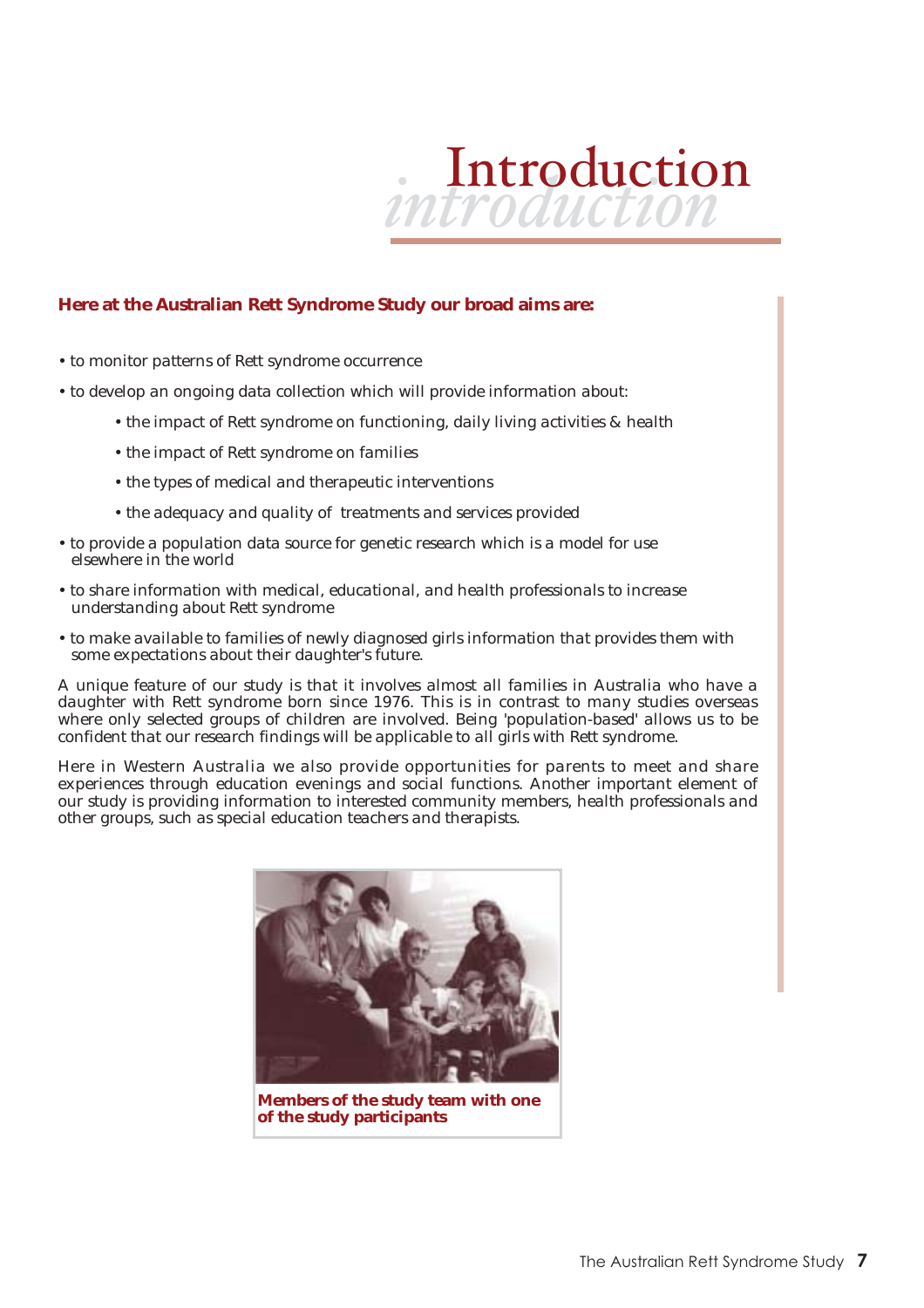# Introduction

#### **What is Rett syndrome?**

Rett syndrome is a relatively rare but serious neurological disorder generally affecting girls. However, in recent years boys have also occasionally been diagnosed.

In most cases, the baby girl with Rett syndrome appears to develop normally.

However, some time in the first 6 to 18 months of life, this normal pattern of childhood development does not progress.

In most cases there is a loss of communication and hand skills and the development of unusual hand movements.

During this time the child may display autistic features and appear agitated and distressed.

In the long term, most children are no longer able to talk and many find it difficult or are unable to walk.

Other clinical features include poor head growth, epileptic fits, spinal curvature, abnormal breathing patterns, gastrointestinal and sleeping problems.

Therefore Rett syndrome is usually associated with severe intellectual and physical disability and often with considerable health problems. However, despite this many parents remark that over time girls may appear to improve in their social awareness and communication skills.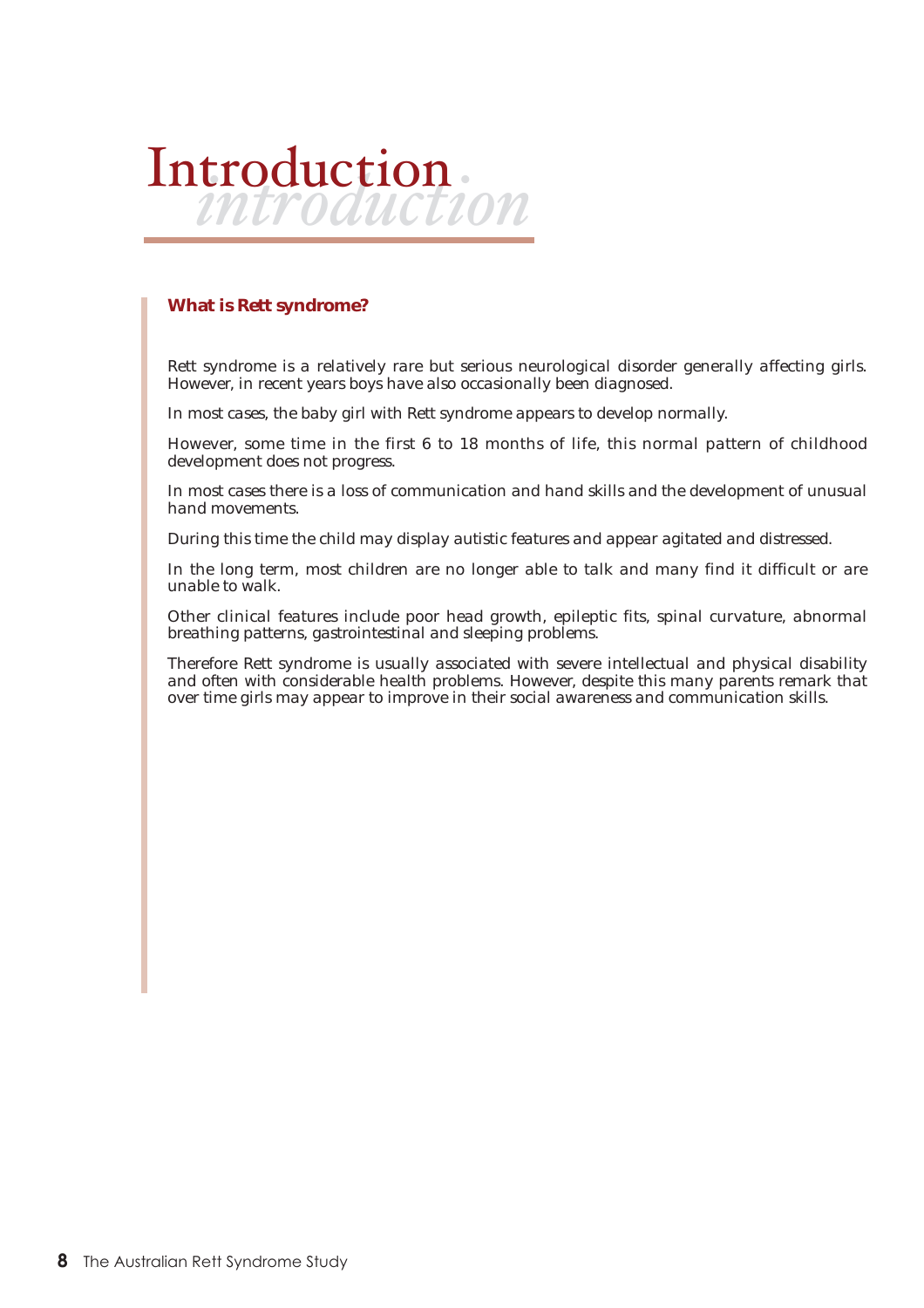

#### **Clinical features & diagnosis**

Until recently the clinical diagnosis of Rett syndrome was generally made when certain physical and behavioural features were present and after tests to exclude other disorders had been carried out.

• Girls in whom all the features were present were considered to have **classical** Rett syndrome.

• Girls with most, but not all, of the features were considered to have **atypical** Rett syndrome.

*The clinical diagnosis has often been uncertain in early childhood as the symptoms may be confused with those occurring in other disorders such as autism, cerebral palsy and global developmental delay. However, since the discovery of the gene responsible for Rett syndrome the clinical diagnosis may often now be confirmed by a blood test.*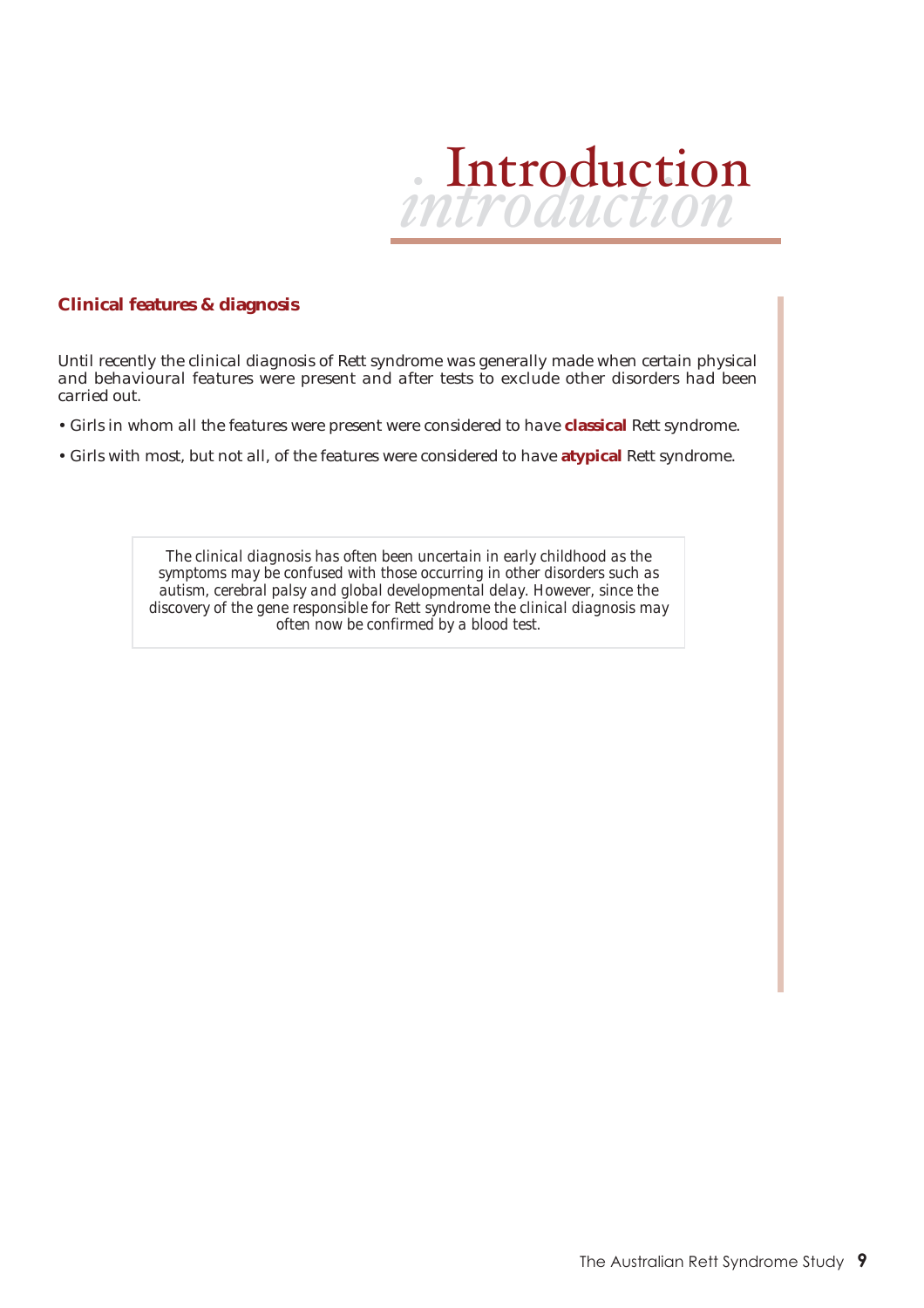## **Genetics of Rett Syndrome**

n 1999, a genetic breakthrough occurred in the laboratory of Dr Huda Zoghbi in Texas, USA.

I Rett syndrome was found to be associated with an abnormality in the *MECP2* gene (pronounced "meck-p-two") which is located on the X chromosome.

The *MECP2* gene is an extremely important and interesting gene for scientists. It is thought to play an essential role in development in the crucial early years of life.

At certain times during development some genes need to be switched on and at other times switched off.

The *MECP2* gene is involved in switching off other genes.

However, because there are abnormalities in this gene in Rett syndrome it is thought that it fails to switch off specific genes which should be switched off. Consequently normal development may be altered.



Over the past two years much effort has been directed towards genetic research in many centres world-wide.

| <b>North America</b>    | <b>Europe</b>                                                                                 | <b>Australasia</b>                                 | <b>Other countries</b> |
|-------------------------|-----------------------------------------------------------------------------------------------|----------------------------------------------------|------------------------|
| $\cdot$ USA<br>· Canada | · France<br>· Wales<br>· Denmark<br>· Scotland<br>· Sweden<br>· Spain<br>· Italy<br>. Germany | · Australia<br>· New Zealand<br>. China<br>· Japan | <b>·</b> Israel        |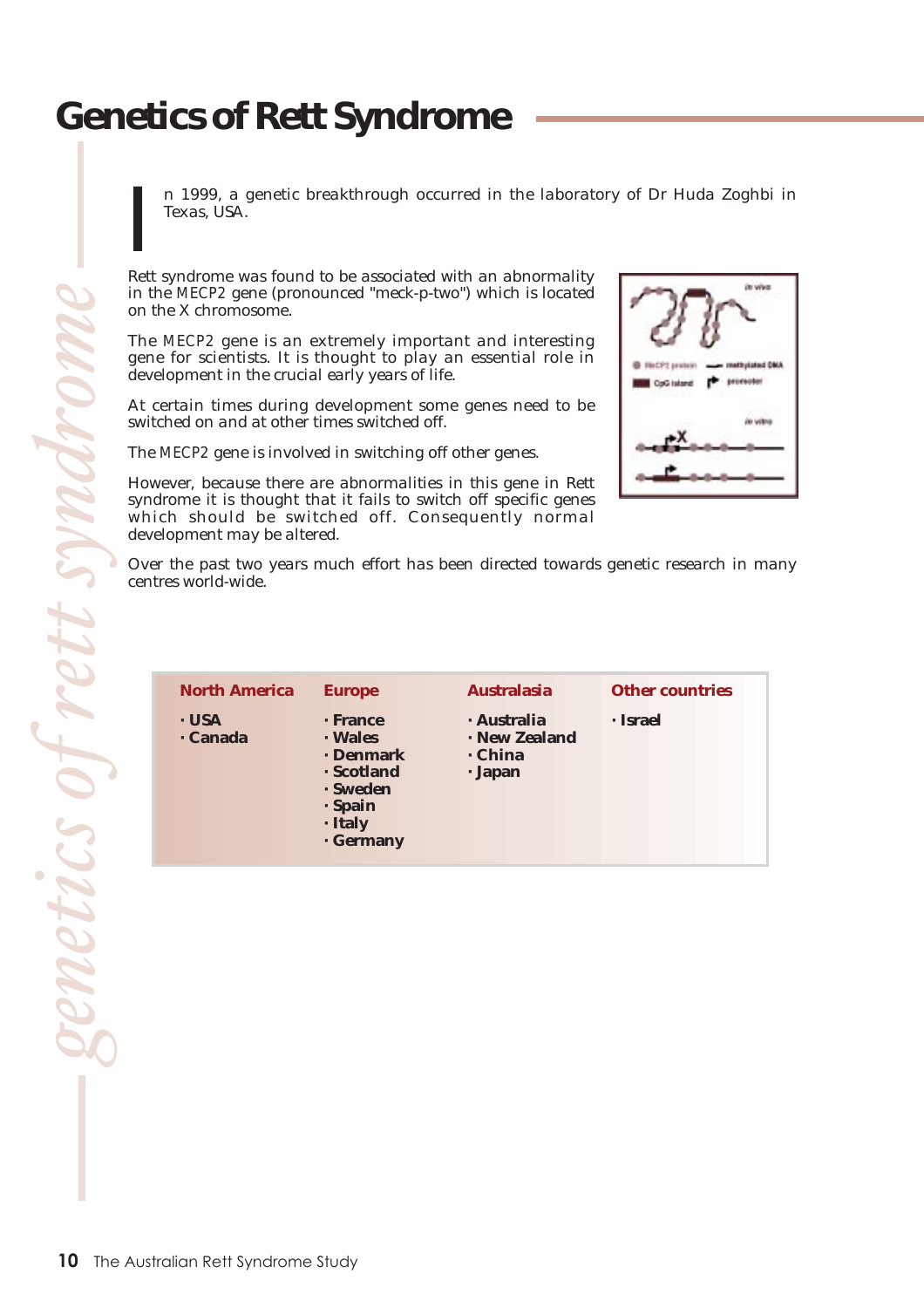## **Process of the Study**

he Australian Rett Syndrome Study is unique in that it is population-based, that is, it includes almost all girls with the disorder in one country. In order to identify all girls with Rett syndrome in Australia we have used a variety of methods and been assisted by two particular organisations: T

- the Rett Syndrome Association of Australia (RSAA)
- the Australian Paediatric Surveillance Unit (APSU)

The Rett Syndrome Association of Australia (RSAA) is a support group for parents and carers of girls and women with Rett syndrome. Referrals to this support association come from doctors, teachers and other parents (www.rett.uwa.edu.au/state/html).

The purpose of this organisation is threefold:

- to develop an understanding and awareness of the condition;
- to assist, where possible, the advancement of study, research, therapy and care; and,
- to support families and carers in coping with the disorder.

The Australian Paediatric Surveillance Unit (APSU) was set up in 1993 to facilitate research into rare childhood conditions. The APSU is in contact with paediatricians Australia-wide who may come into contact with these families. The APSU liaises with paediatricians and then notifies our study when a new case of Rett syndrome is reported.

In addition, we liaise closely with specific groups of children's specialists nationwide such as neurologists and geneticists. We also attend and present our research findings at their specialist meetings and conferences to ensure that they have access to our latest research findings.

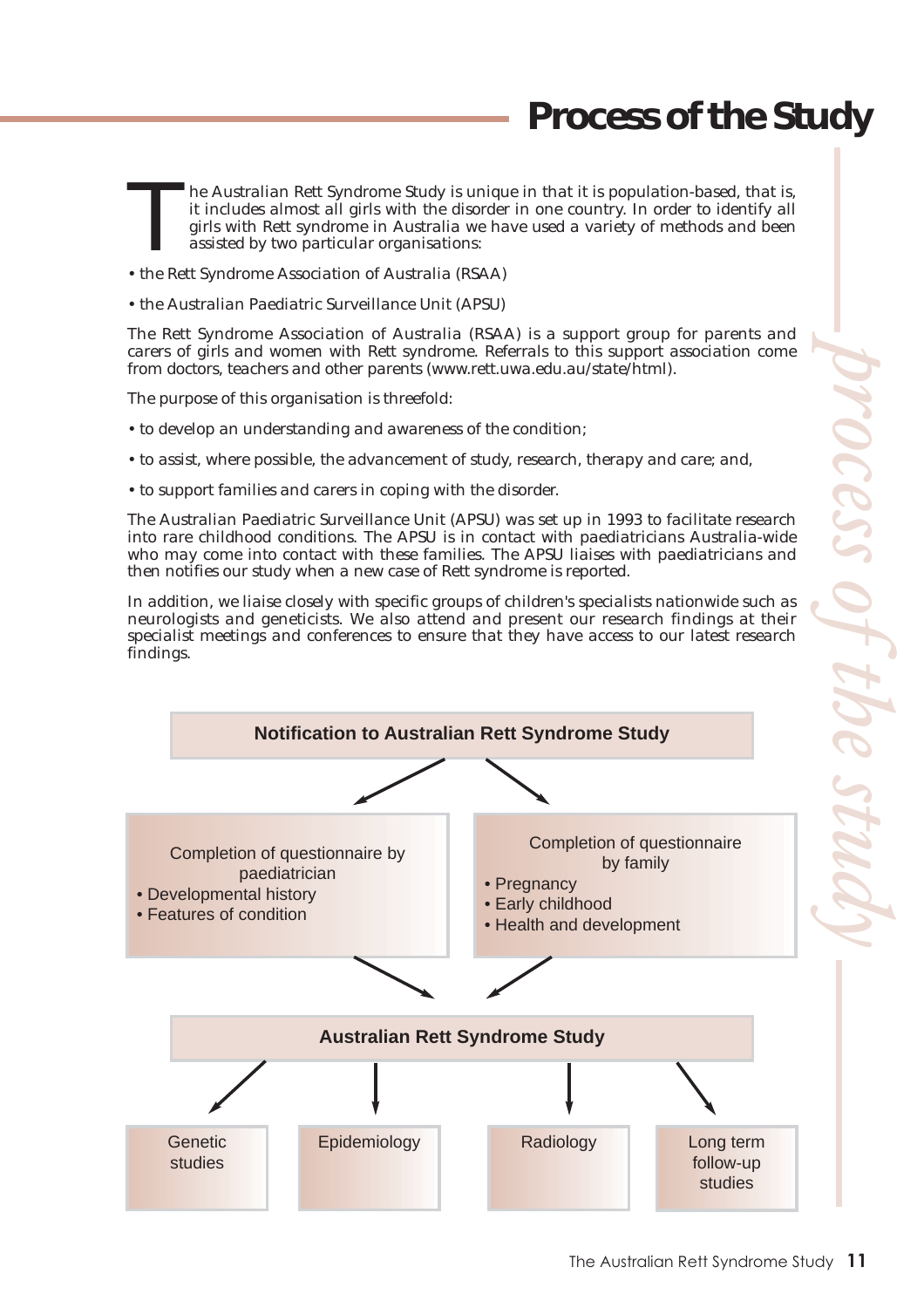## **Epidemiology**

• The first aim of the epidemiological component of the study was to answer the question *"How common is Rett syndrome in Australia?"*. It is important to know how common such a condition is so that planning for the provision of services for these children and adults can be made.

During 1993 and 1994 a group of 134 Australian girls aged less than 18 years was enrolled in the study. This allowed us to estimate that 1:10,000 girls or approximately 12 girls per year would be diagnosed by the age of 12 years in Australia.



• The second aim was to provide a total population of cases that could be followed in order to observe the changes in functioning and health that occur over time in Rett syndrome. Since 1993, we have continued to enrol new families. The graph on the following page shows the number of cases notified to the study since its inception in 1993. The decreasing age of ascertainment reflects the increasing awareness of Rett syndrome in the medical community. The recent availability of a genetic test has also allowed for a definitive diagnosis at an earlier age.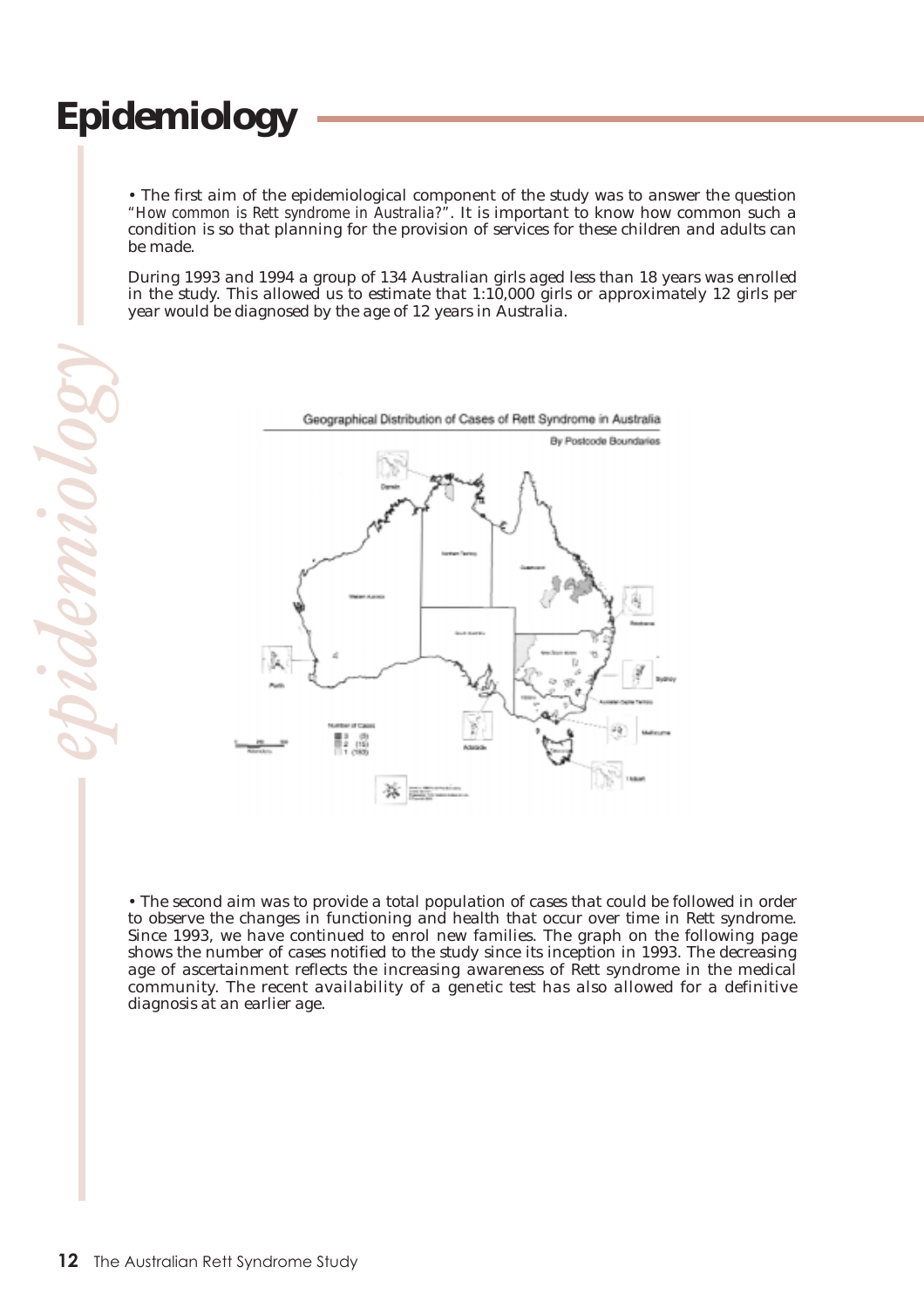## **Epidemiology**

By July 2000, (at the beginning of the first formal follow-up study) 199 girls and women in whom Rett syndrome had been confirmed according to the study definition had been reported to the study.

By December 31st 2001 a total of 227 girls and women meeting our study definition of classical or atypical Rett syndrome had been reported. Fourteen of these girls had died.









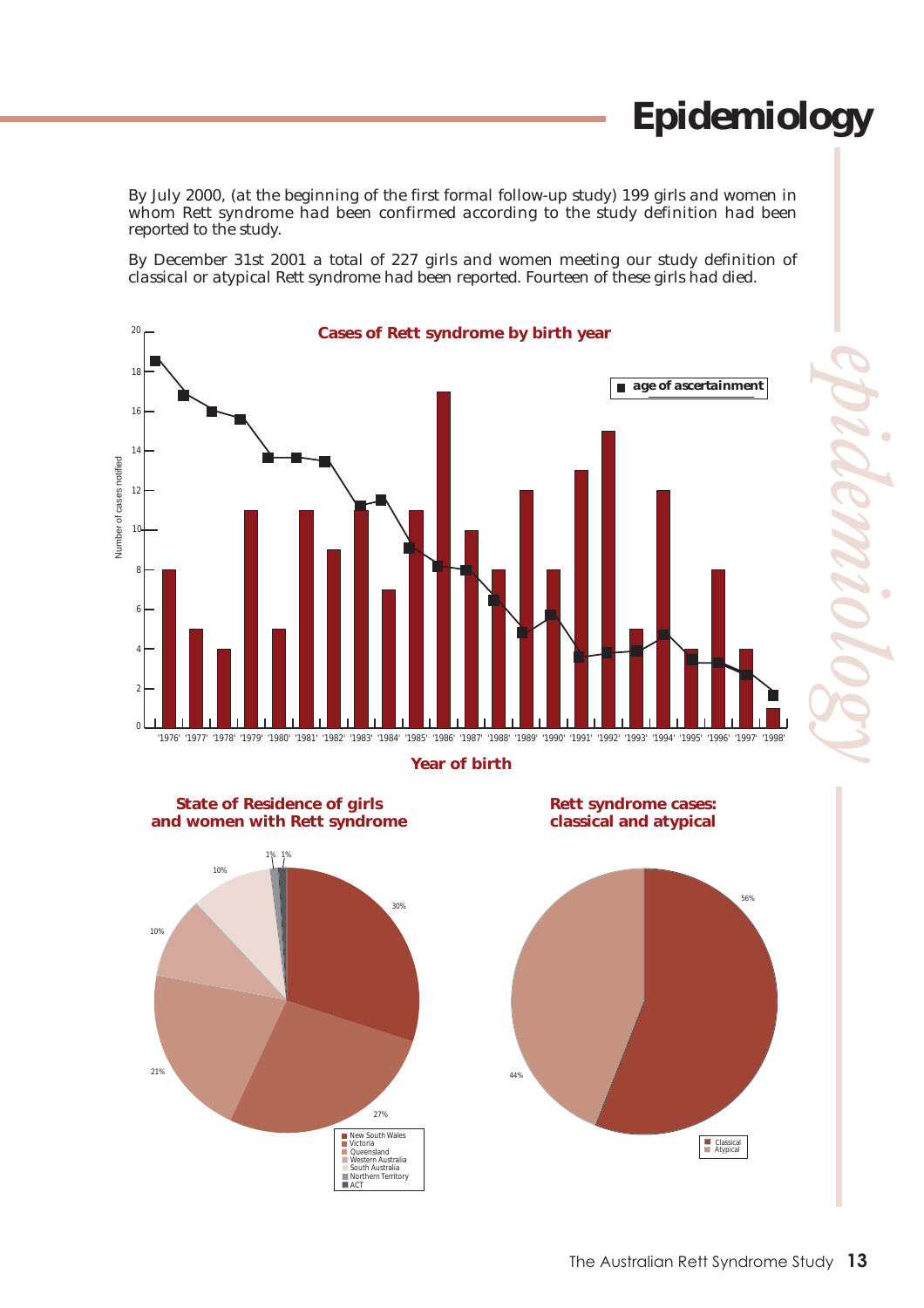### **Genetic Studies in Australia**

ince the discovery of the association between abnormalities in the *MECP2* gene and Rett syndrome, we have had in Australia a unique and unprecedented opportunity to study genotype-phenotype correlations. In other words, we are in the position to be able to investigate whether there is a relationship between specific mutations and Ince the discovery of the association between Rett syndrome, we have had in Australia to study genotype-phenotype correlations be able to investigate whether there is a rethe severity of clinical features in Rett syndrome.

There would appear to be some variation in the functioning and health of girls and women with Rett syndrome. Understanding the link between the gene mutation and the presentation of Rett syndrome will give parents and doctors a better 'prediction' about development and the potential health conditions which may occur in an individual child. This information will be of use both to families and doctors at the time of diagnosis and to doctors in the planning of the long-term management of their patients.

The *MECP2* gene is on the X chromosome. X inactivation is a genetic mechanism by which females who have two X chromosomes 'silence' one of their two active X chromosomes. There is some evidence that in girls and women with Rett syndrome, this 'inactivation' may not always be random and may be 'skewed' more often than expected. We wish to identify whether this influences how a girl or woman may be affected by particular genetic mutations.



**Dr Huda Zoghbi and her first Rett syndrome family at the announcement of the discovery of the gene for Rett Syndrome** 

*These genetic studies will enable us to learn more about the nature and spectrum of Rett syndrome. They will have important implications for clinical practice and it is hoped that they will provide new opportunities to develop more effective interventions in Rett syndrome. In Australia genetic testing is being carried out at the Children's Hospital, Westmead, Sydney and at the Neurogenetics laboratory at Royal Perth Hospital, Perth.*

#### **At the end of 2001:**

• Genetic testing for mutations had been carried out on over three-quarters of girls and young women in our study.

• X inactivation studies as well as mutation screening had been completed on a third of cases in the study.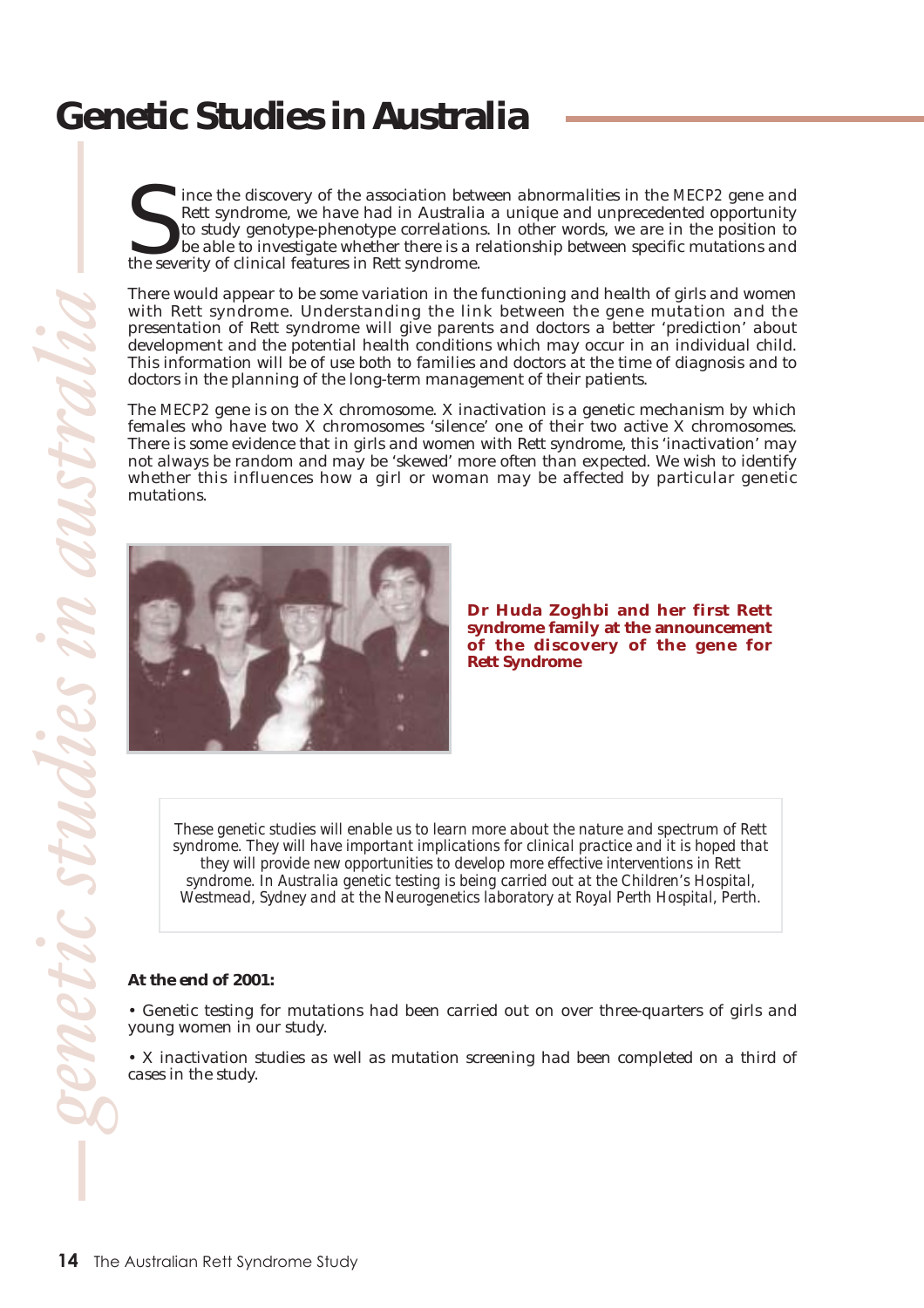#### **How common are mutations in Rett syndrome in Australia?**

• Mutations have been identified in 70% of cases overall but more commonly in classical (73%) than atypical (65%) cases.

• In about one third of cases no mutation has been detected at this point in time. As the screening technologies improve we will be searching for mutations in other regions of the gene.



• Skewing of X inactivation was identified in 43% of cases with a mutation but also in a similar proportion of the cases who do not have a mutation. The preferential silencing of one of the X chromosomes (that is skewed X inactivation) may be favourable or harmful. For example, if the X chromosome carrying the abnormality is silenced more often than not then the outcome of disease may be more favourable. The amount of skewing may in part explain the reason why two girls with an identical mutation present with a different severity of Rett syndrome.





160

This shows that skewing is much more common in milder cases than in those with severe or early onset Rett syndrome.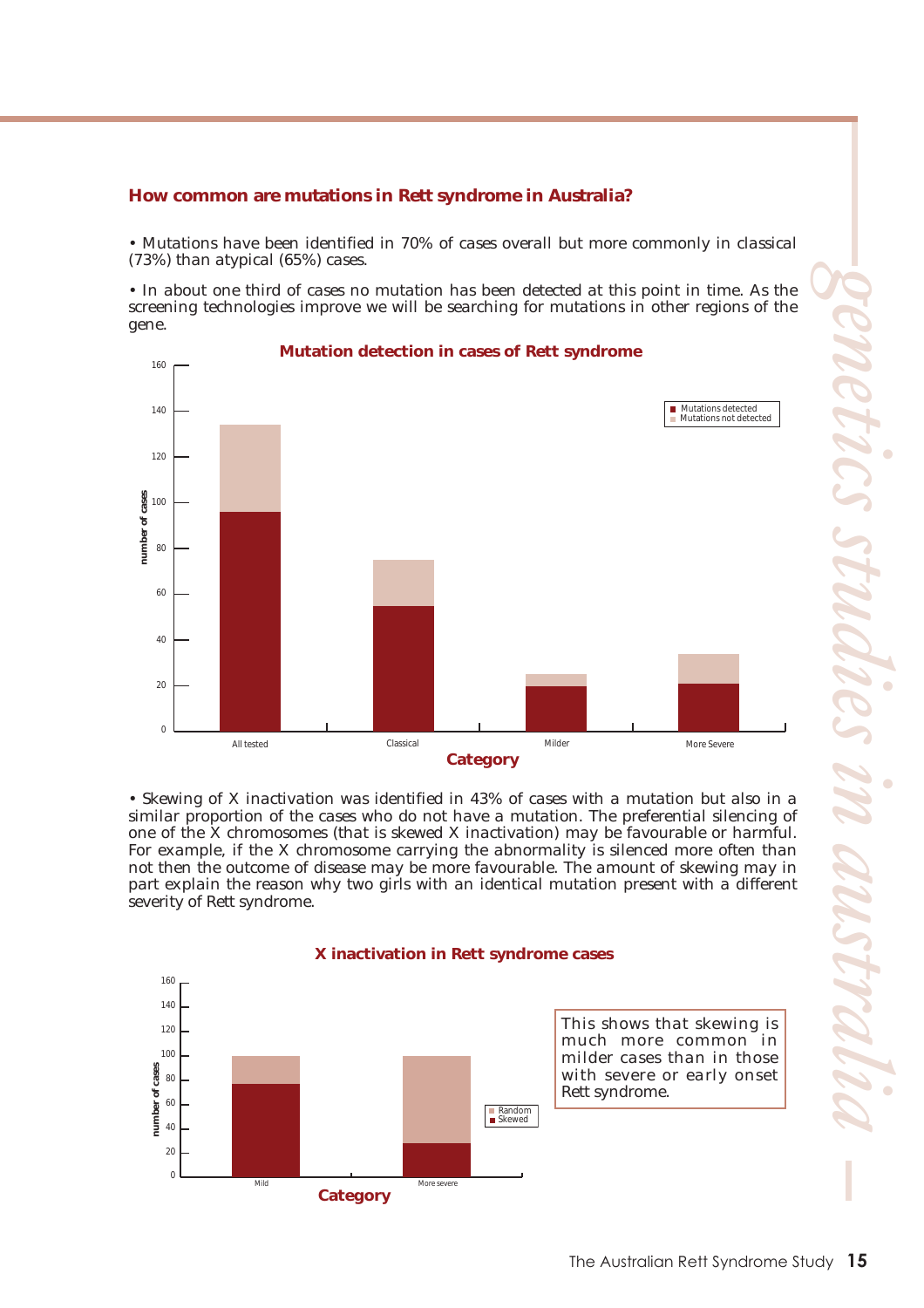• Worldwide, nearly 200 different *MECP2* pathogenic mutations have now been identified.

• In our study thirty-four different pathogenic mutations were identified with 20 of them each affecting only one individual. In other words, there are about 14 common mutations in the Australian group.

• The most common mutation in our study was the T158M, a missense mutation occurring in the methyl binding domain, accounting for 15% of mutations. On a worldwide scale this is also one of the most common mutations along with the R168X nonsense mutation.

• In 79% of cases in our study three or more individuals were affected by the same mutation.



*MECP2 mutations are also now being found in individuals who do not appear to have Rett syndrome, for example in infants who have neurological problems at birth, in childhood schizophrenia and in other developmental disorders such as autism and familial intellectual disability. One of the many challenges now is to further explore the role of the MECP2 gene in these other neurodevelopmental disorders.*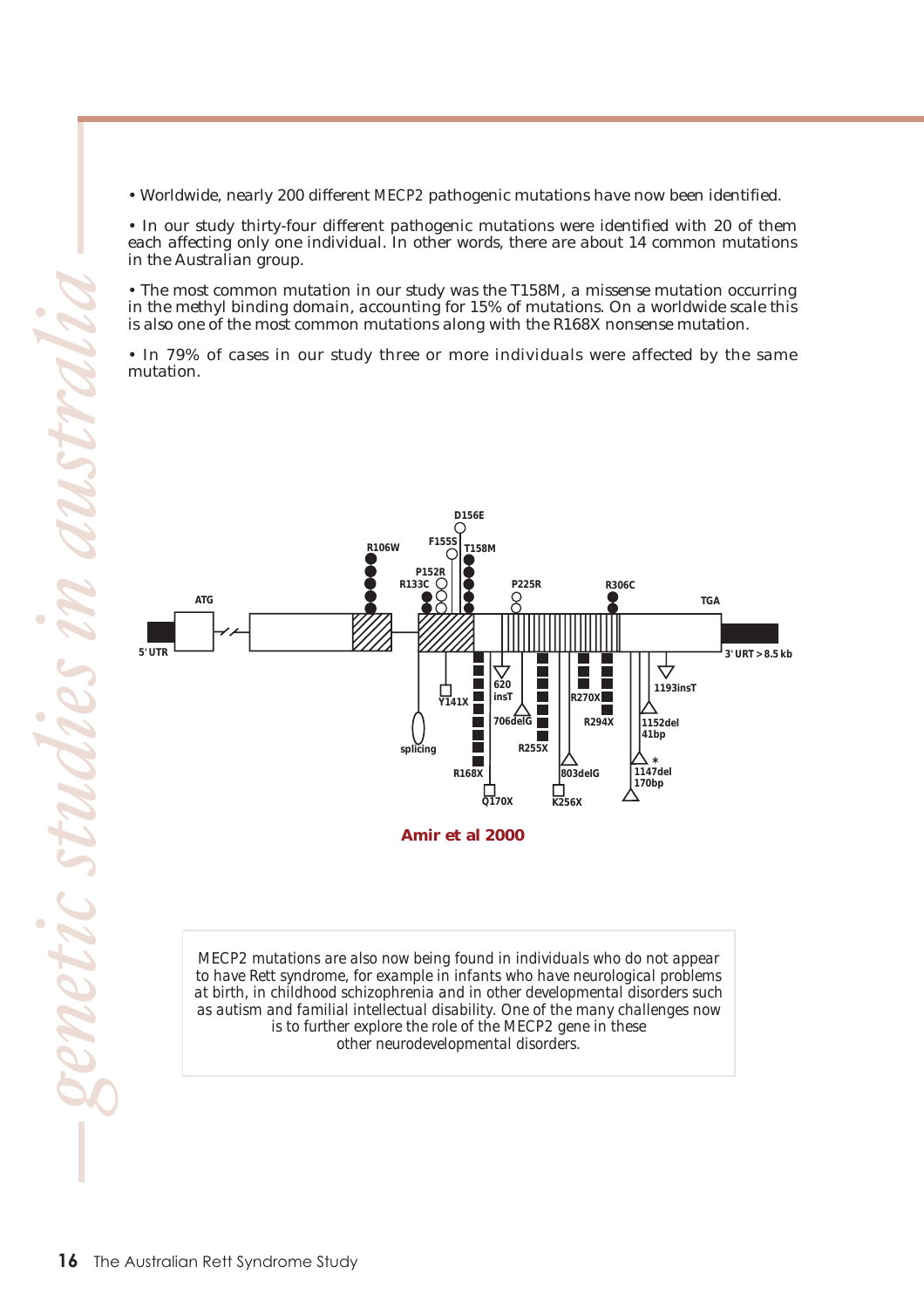## **X-Ray Studies**

n 1996 we conducted a study to investigate hand and foot bone abnormalities in Rett syndrome. At that time, there was no diagnostic test, physical marker or distinctive features that could confirm Rett syndrome. Finding a bony abnormality characteristic of Rett syndrome could potentially aid with diagnosis. I

• Hand and foot X-rays of 94 girls with Rett syndrome were compared with X-rays of girls of the same age obtained from hospital X-ray libraries in Perth.

• At the same time, we also asked parents to complete a dietary questionnaire to allow us to assess calcium intake.

In reviewing the X-rays and comparing them with girls without Rett syndrome, we found that:

• A short fourth toe (metatarsal) or a short bone in the arm (ulna) was present in at least half of girls aged five years and over with Rett syndrome.

• Both these features were much more common than in the X-rays of girls who did not have Rett syndrome.

• Shortening of the fourth knuckle (metacarpal) bone in the hand was twice as common in definite cases of Rett syndrome as in other girls of the same age in the right but not the left hand. The X-ray on this page is an example of the short fourth bone in the hand.

• In comparison to other girls, hand bones of girls with Rett syndrome appear to be more 'mature' at an earlier age than we would expect. This was most apparent in the younger group where bones appeared longer than would be expected whilst in the older group bones were much shorter.



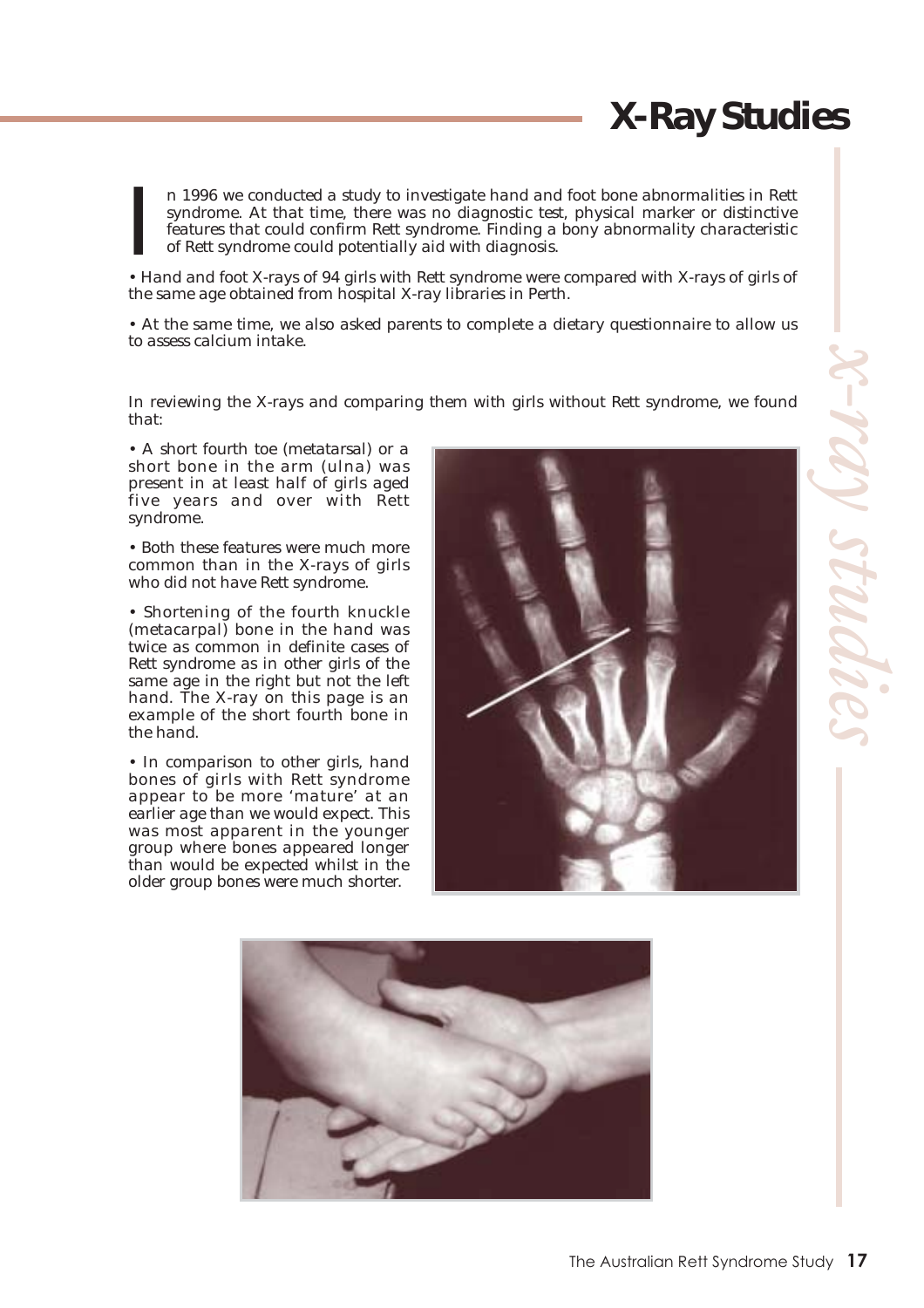#### **BONE THINNING**

The degree of bone thinning or 'osteopenia' was also assessed when reviewing the X-rays because girls with Rett syndrome seemed to suffer from fractures more often than we would expect.

• Girls with Rett syndrome were more likely to fracture or break a bone than we would expect. By 1999, about one third (35%) of girls in the study had suffered from a fracture.

• This result is especially interesting considering that girls with Rett syndrome are less likely to be taking part in vigorous sporting activities or games which can lead to accidents.

> *Other studies including a recent Italian study using bone densitometry and ultrasound are now also making similar observations. In 2002 and beyond we plan to further investigate this problem in Rett syndrome.*

• Over 80% of girls with Rett syndrome had osteopenia which is visible bone thinning on X-ray and in a quarter of girls this was severe.

• Some of this bone thinning could be attributed to the use of certain seizure medications.

• Calcium intake was within the normal limits for girls of that age.



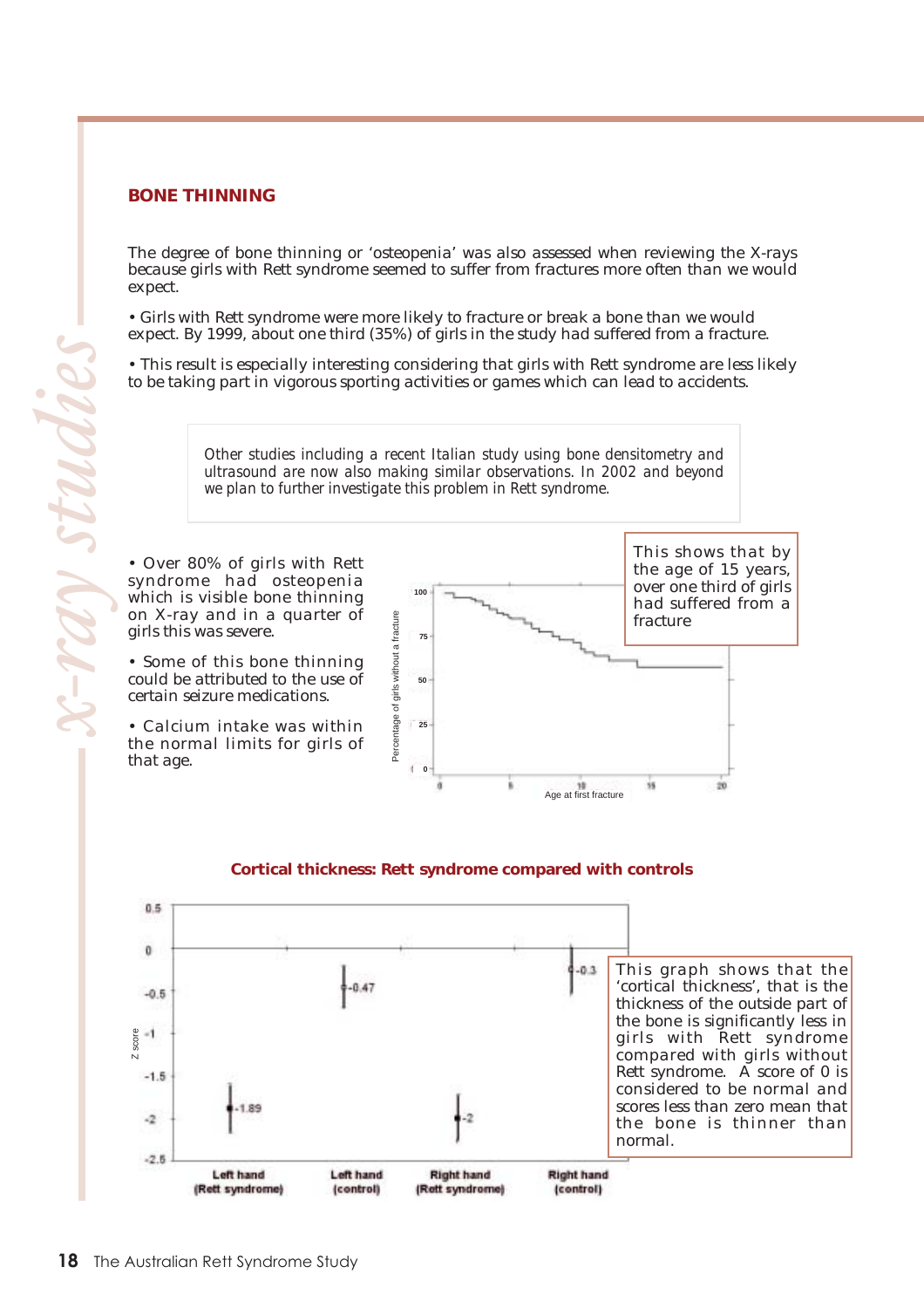## **Clinical Studies**

At the Children's Hospital at Westmead, New South Wales, clinical studies were carried out on a group of 35 girls and women with Rett syndrome between 1996 and 1999.

#### **ECG STUDY**

An electrocardiogram (ECG) is a graphical representation of how the electrical impulses travel through the heart. It is an extremely useful tool for identifying heart abnormalities, such as an abnormal heart rhythm which may be of risk to the patient.

• In this group it was found that part of the heart conduction cycle (termed QT interval) was longer than expected in approximately 25% of girls and young women.

• This abnormality was not associated with any particular age group or type of Rett syndrome, in other words, it was equally common across all ages and severity ranges.



*This finding has important implications for the management in Rett syndrome. In particular, certain medications should be avoided in the presence of a prolonged QT interval. In addition, the role of prolonged QT syndrome and its link to problems in the part of the brain called the autonomic nervous system may also be relevant.*

#### **L-CARNITINE**

Carnitine is a vitamin like substance that is partly made by the body as well as being present in some foods such as red meat and dairy products. The role of carnitine is to transport fatty acids into the mitochondria of the cell to generate energy, especially in the heart, liver and skeletal muscle. The mitochondria of the cells are the parts that generate energy (the 'cell powerhouses').

A case history was published in 1994 about a woman with Rett syndrome who was treated with L-carnitine. There appeared to be improvement in functioning, particularly in the areas of social skills and communication.

As a result of this single case report, a clinical trial of L-carnitine was conducted at The Children's Hospital at Westmead, New South Wales, to evaluate its effectiveness in improving communication and functioning. The style of the study was a randomised double blind crossover control trial, whereby some girls were given L-carnitine and others a 'placebo' and then after a break the treatments were reversed. Neither the families nor the doctors were aware when each girl was taking the L-carnitine or when they were taking the placebo.

• The findings of this initial trial warranted continued study as the L-carnitine was found to be effective in some girls in improving their level of alertness, energy and sleep pattern.

• A long-term follow-up study was then conducted with L-carnitine being administered to 20 of the original 35 girls and women with Rett Syndrome.

• One of the main significant findings was an improvement in sleep efficiency.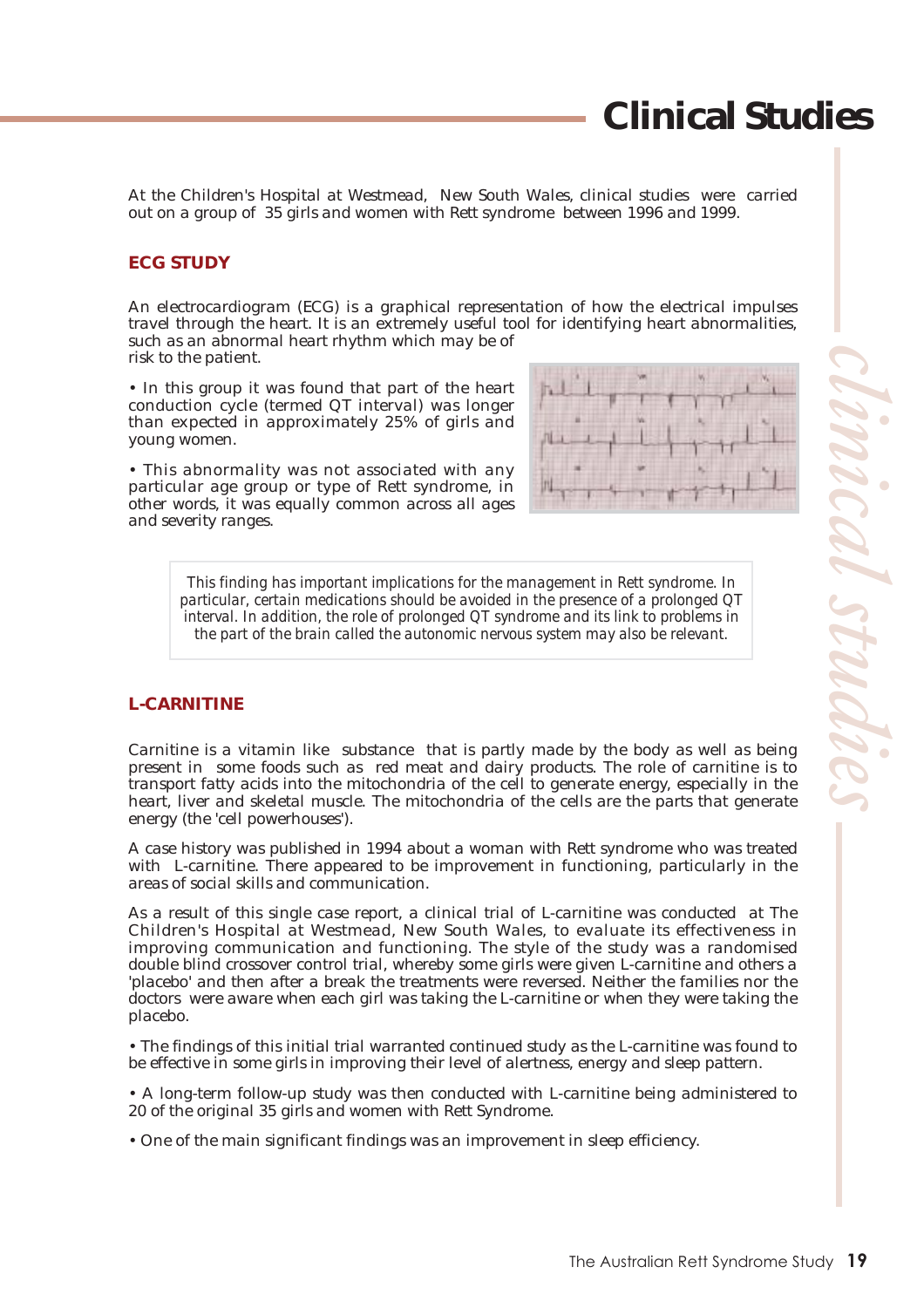### **2000 Study: Follow-up questionnaire**

he aim of the follow-up questionnaire was to collect important information concerning the long-term prospects for the child with Rett syndrome in relation to functional ability, medical and behavioural issues. Information was also specifically collected about use of medical, therapy and other services, schooling The aim of the concerning the last functional abispecifically colleand post-school options.

• 152 families completed the follow-up questionnaire in mid-late 2000. The age of children and young people on whom this questionnaire was completed ranged from 2 to 24 years.

Information was collected using a comprehensive questionnaire which was developed in collaboration with several clinicians and researchers, both here and overseas.

The questionnaire comprised 15 sections.

#### **Follow-up Questionnaire**

- Feeding & meal times Health problems • Measurement • Family issues • Functioning • Equipment • Therapies •
	- Hand use & handedness
		- Schooling, post-school care
		- Medical & health care
		- Medical conditions
		- Behaviour
		- Puberty

An important element of the questionnaire was a version of the WeeFIM (the Functional Independence Measure for Children). The WeeFIM measures typical performance of children in essential self-care, mobility, communication-social learning tasks. We know that the objective measurement of functioning and ability can be difficult in Rett syndrome because of the limitations with verbal communication. Nevertheless, quantification of functioning is important so that needs can be identified and appropriate support provided to families and carers.

*Following the success of our Internet study in 1999, we gave parents the option of completing the document using the Internet. This has proved to be time efficient for both families and our research team and avoids any error that can be associated with manually entered data.*

*The following information is based on parents' responses to the 2000 questionnaire.*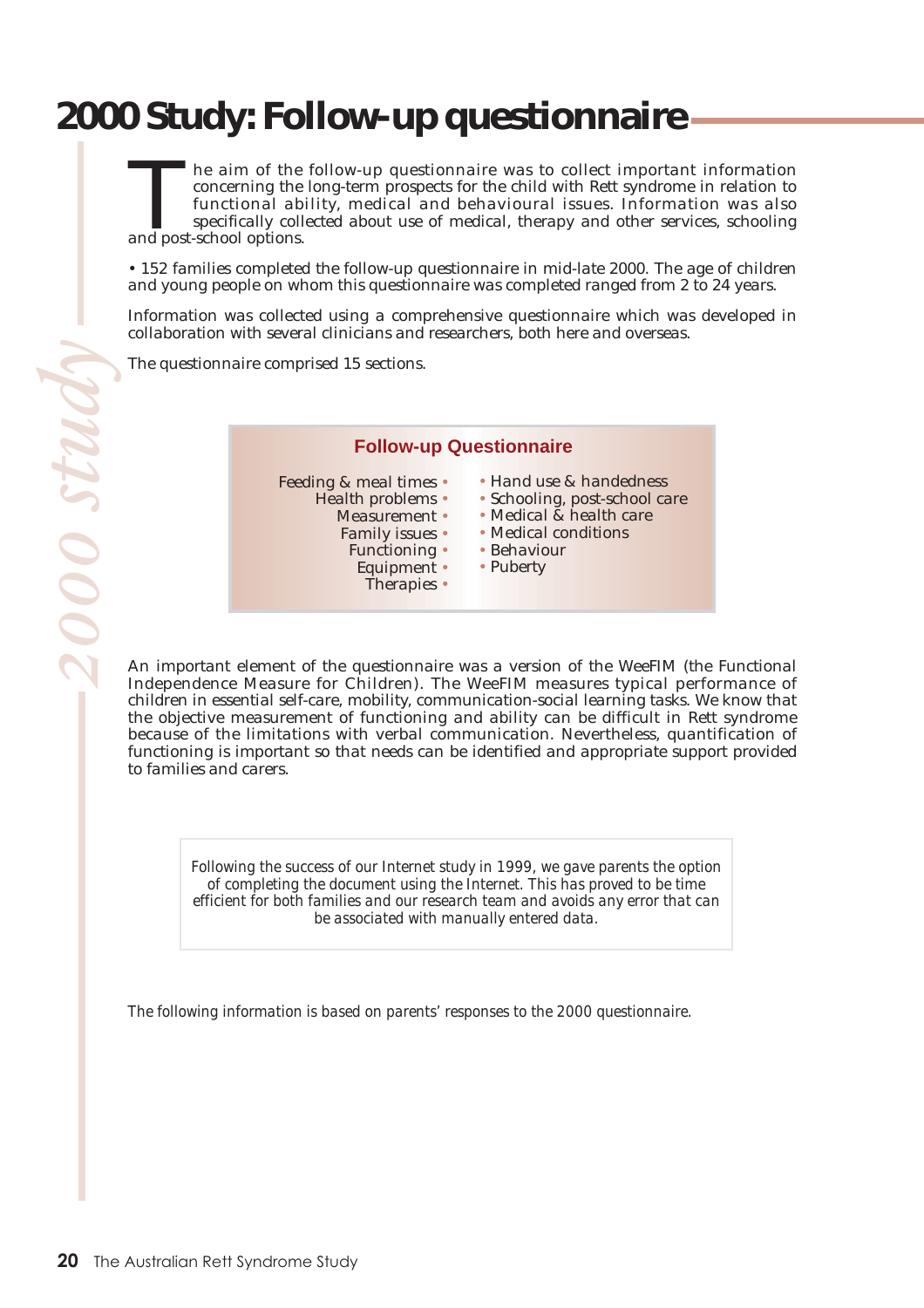#### **MEDICAL CONDITIONS**

Whilst many girls with Rett syndrome are very healthy, Rett syndrome can be associated with a number of medical problems. Most girls with Rett syndrome have at least one health problem requiring ongoing management.

The graph below shows the proportion of girls experiencing the various medical problems typically associated with Rett syndrome.



**Medical conditions in girls and women with Rett syndrome**

• The most common problems in Rett syndrome are those that affect the brain, gastrointestinal and musculoskeletal systems.

• Almost all girls with Rett syndrome have one of these problems and just half of the Australian girls and young women have problems in all three areas.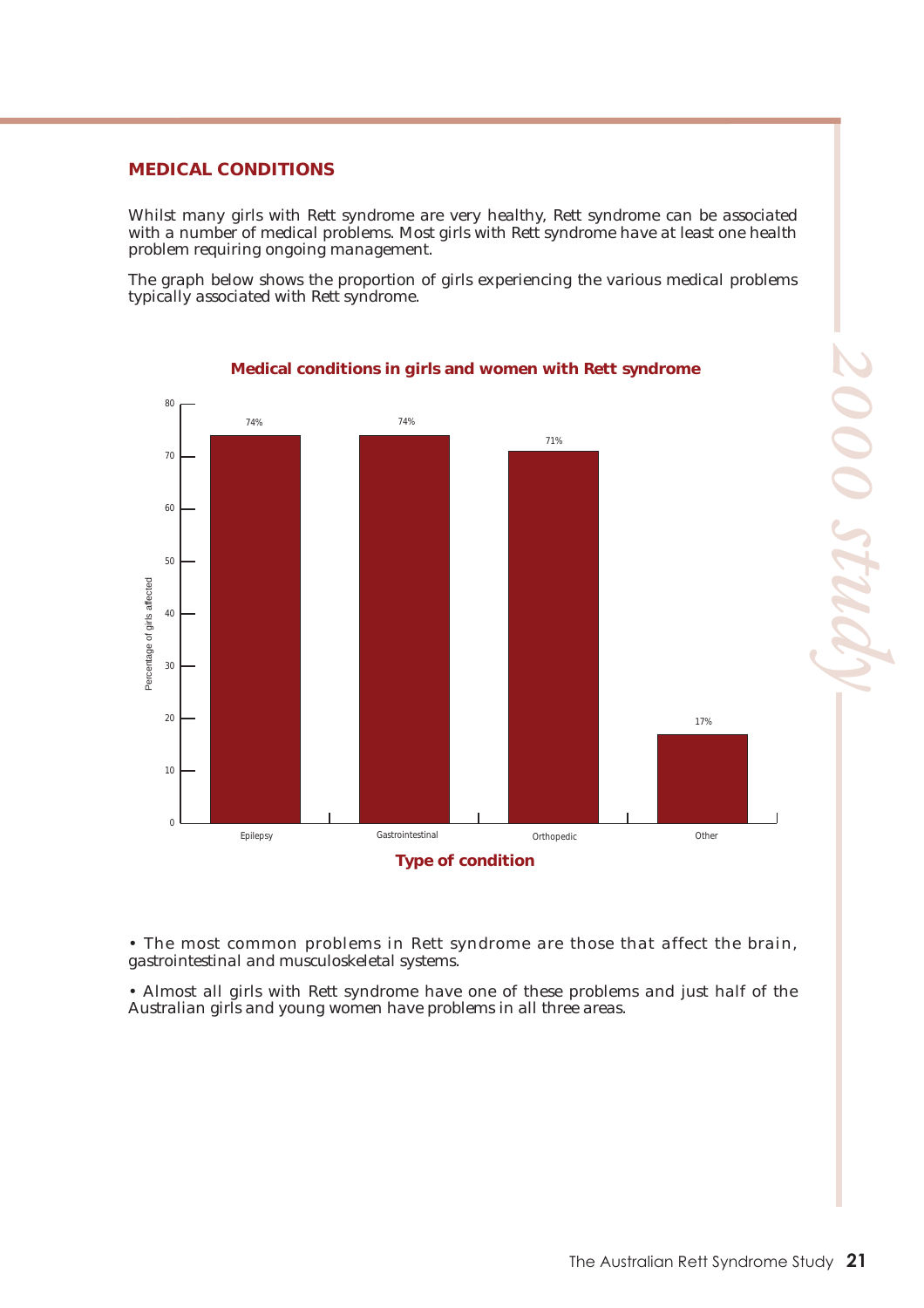#### **EPILEPSY**

Epilepsy is a very common disorder in girls with Rett syndrome. The diagnosis of epilepsy is usually made by an EEG (electroencephalograph) test after parents have noticed their child having seizures.

- Over three quarters of Australian Rett syndrome girls suffer from this condition.
- Almost all of the girls with epilepsy are on medication to control their seizures.
- Two thirds are on more than one medication to manage this condition.



During 2000, 164 families took part in the calendar study. Parents recorded the number of seizures occurring in their daughter.

• Almost two-thirds had at least one seizure during that year.

• When averaged over all girls and every seizure experience (including multiple seizures), each girl had approximately one seizure per week.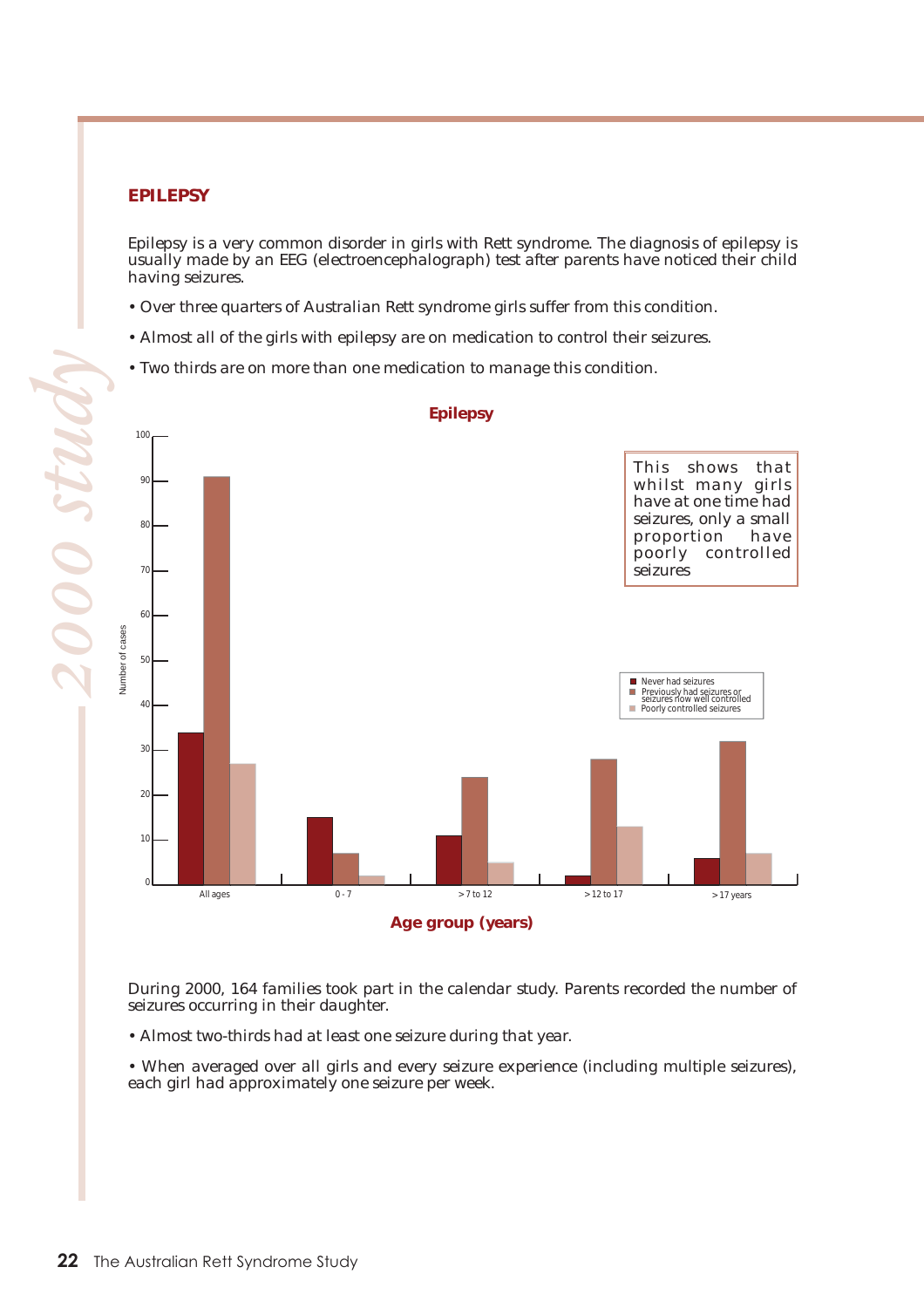#### **SLEEPING**

Sleep disorders are one of the earliest problems in Rett syndrome and can have an enormous impact on the family. Furthermore, sleep disorders can be difficult to treat. Sleep disorders include night laughing, awakening during the night, teeth grinding, screaming and terrors. Children with sleep disorders can undergo a sleep 'study' at a children's hospital to assess their sleeping patterns.

• Almost all (90%) of girls have had problems with sleeping.

• The most common sleeping problem was night laughing affecting about three-quarters of the Australian girls.

• The adjacent table shows a variety of sleep problems ever experienced by Australian girls and women with Rett syndrome

| Sleep problem     | Percentage |
|-------------------|------------|
| Night laughing    | 73         |
| Teeth grinding    | 59         |
| Screaming         | 53         |
| Seizures at night | 42         |
| Sleep talking     | 13         |
| Sleep walking     |            |

This graph shows that the majority of girls have had a major sleep disturbance. However a small proportion of girls have always had a normal sleep pattern.

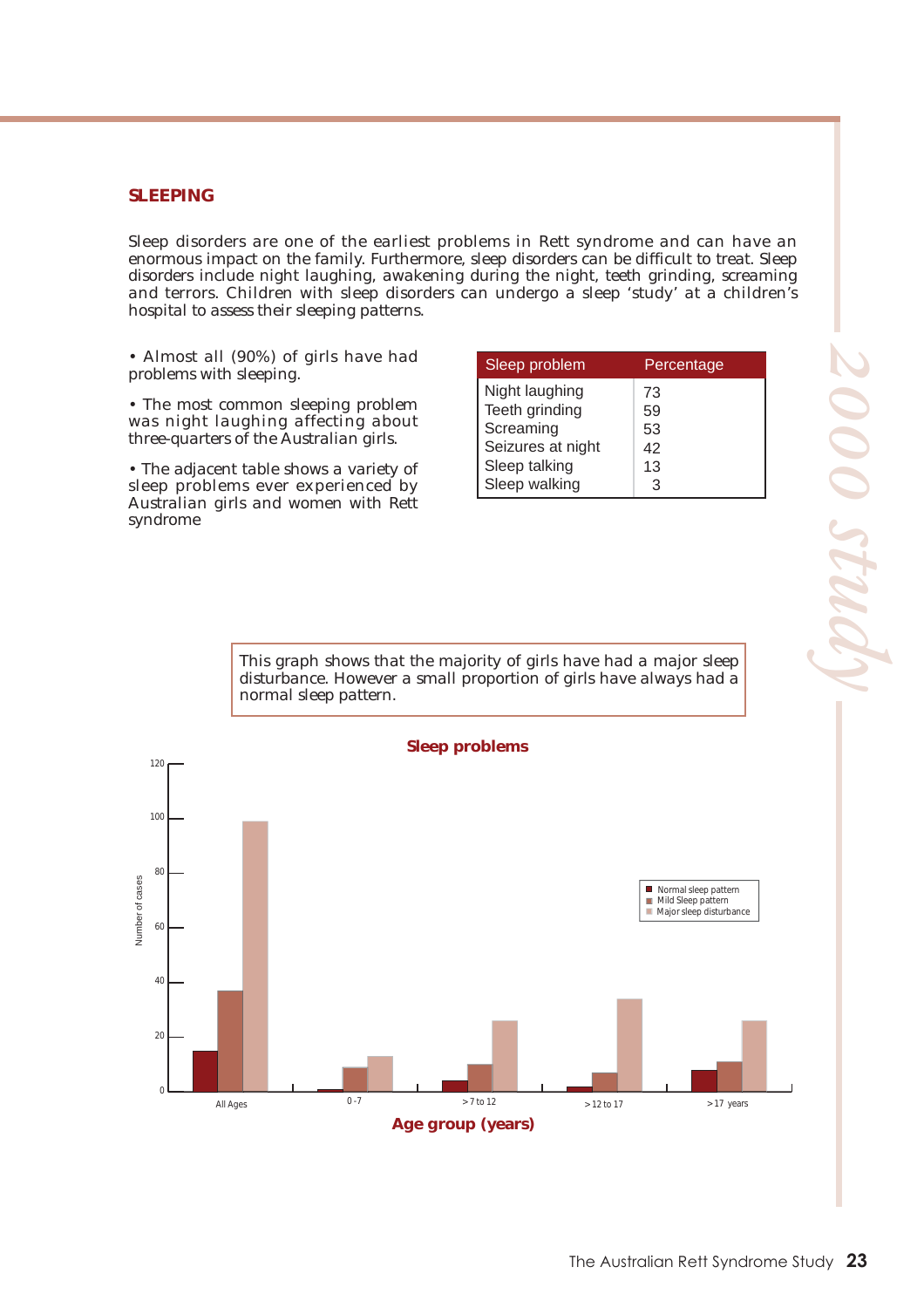#### **SCOLIOSIS**

Many girls are affected by scoliosis and many parents notice the condition at an early age. Treatment for scoliosis can be difficult and often includes bracing and sometimes surgery.

- Over half of girls had been diagnosed with scoliosis.
- Just under half of those girls had undergone surgery for scoliosis.



#### **Scoliosis in girls and women with Rett syndrome**





*The presence of scoliosis can have a major impact on breathing, posture, overall functioning and quality of life. As this condition is so common in Rett syndrome, we plan to study the effectiveness of bracing, surgery and therapies over time.*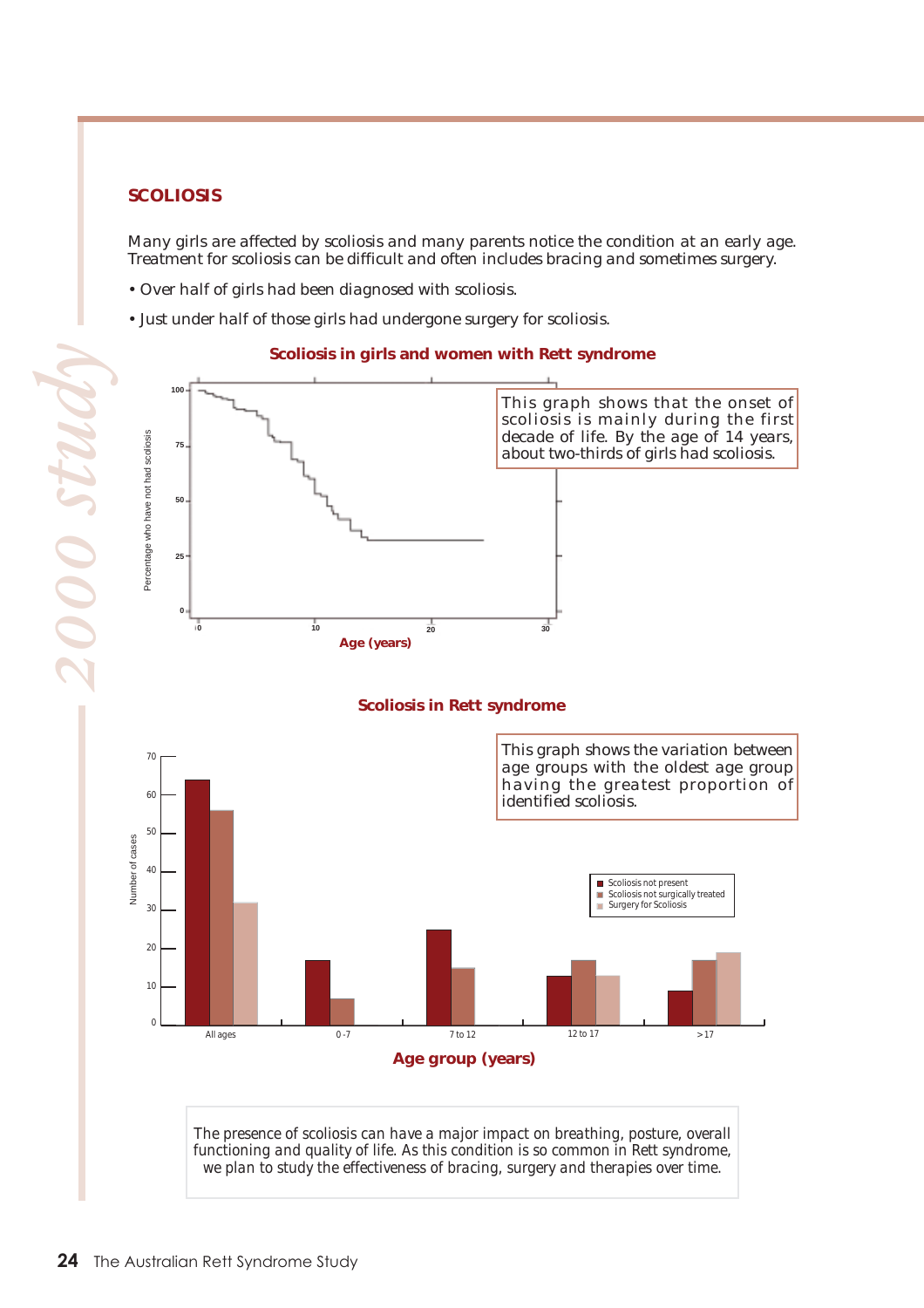#### **GASTROINTESTINAL**

Many parents also report that their daughters have difficulties with the digestion of food. Problems with digestion can occur at any place in the gastrointestinal tract for example at the level of the esophagus or gullet (eg reflux) or in the large bowel (eg constipation).

• The majority (74%) of families reported that their daughter had a gastrointestinal problem.

- Most commonly this was constipation affecting almost two thirds of girls.
- Gastro-esophageal reflux was experienced by almost one quarter of girls.

• Rare gastrointestinal problems mentioned by families included diarrhoea, ulcerated bowel, and cholecystitis.

• A large proportion of families have made dietary changes to help with the bowel problem.

• Several girls have had surgery to correct their bowel problem.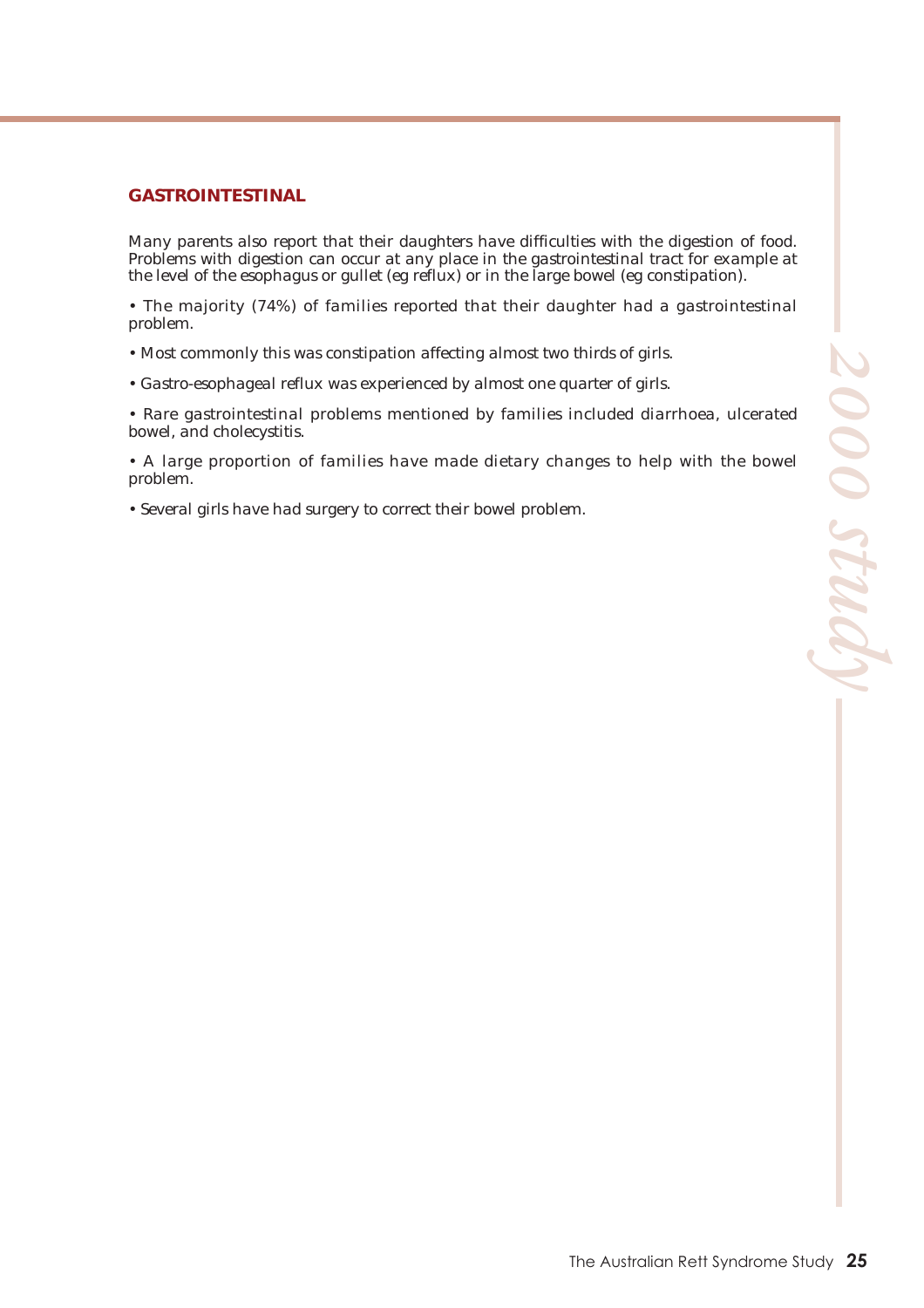#### **BREATHING PROBLEMS**

Breathing problems can include hyperventilating, episodes of breath-holding and air swallowing. Breathing abnormalities may be particularly associated with particular events or emotions such as excitement.

- 74% of Australian families stated that their daughter had breathing abnormalities.
- No girls or women had been effectively treated for breathing problems.

This graph below demonstrates the age at which breathing abnormalities appeared.

#### **Breathing problems in girls and women with Rett syndrome**



*Breathing problems are related to part of the nervous system called the autonomic nervous system which controls functions such as sleep, breathing, heart rate and digestion. Studies by researchers in Scotland have demonstrated that the majority of girls with Rett syndrome have abnormalities in this system, even though breathing problems may not have been identified by parents.*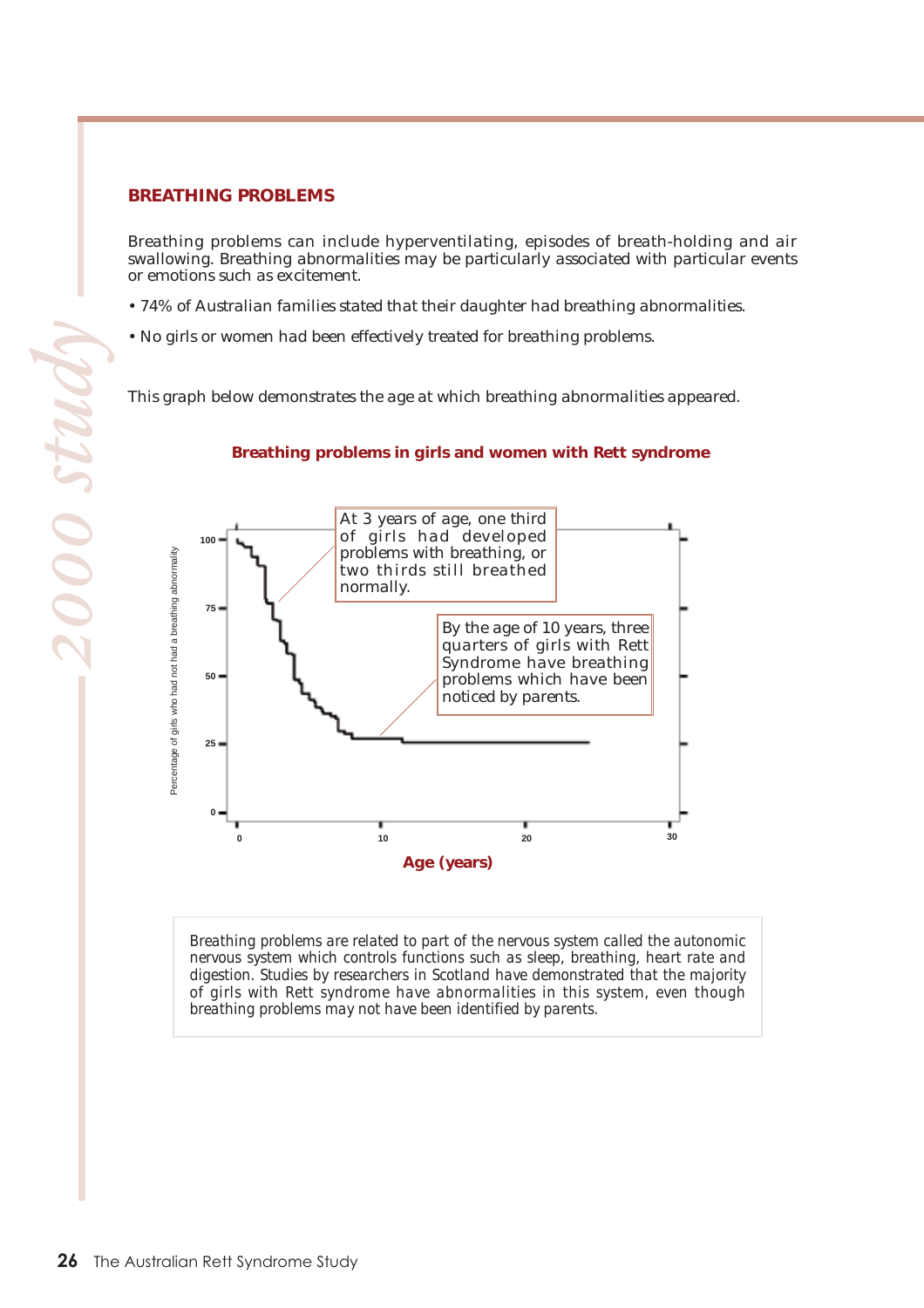#### **FEEDING**

We know that feeding and meal times can sometimes be difficult for girls with Rett syndrome. There is a huge variation in the extent to which girls can feed themselves.

• Just under half of girls have no difficulty eating most foods.

• However almost three quarters of families still needed to specially prepare meals for their daughter (eg by finely chopping or mashing).

• About one tenth (12.5%) of girls and young women in the study had either a gastrostomy button or a nasogastric tube.

• 40% had special routines or utensils at meal times.

Many families comment that their daughters have large appetites but nevertheless are not able to gain weight as well as their siblings and peers.

• Just over one quarter seem to eat more than you would expect, however about half ate what you would expect.

• The average body mass index (BMI) of girls in the study was 17.5 indicating that most girls and women were lighter than would be expected for their height.

| Age group                                | Body mass index* |  |  |
|------------------------------------------|------------------|--|--|
| All ages                                 | 17.5             |  |  |
| $\int 0-7$ years                         | 15.4             |  |  |
| $7-12$ years                             | 15.5             |  |  |
| 12-17 years                              | 16.6             |  |  |
| 17 years                                 | 21.0             |  |  |
| $*T = -11$ , , $t = 1, t = 1, , t$ 00.05 |                  |  |  |

**\*Health weight range = 20-25**

*Body mass index is a number calculated from an individual's height and weight. It is used as a rough guide for nutritional status.*



*Australia. It will be important to evaluate the impact of this on the health and nutrition of girls with Rett syndrome as well as the impact on the family of tube feeding, be it negative or positive.*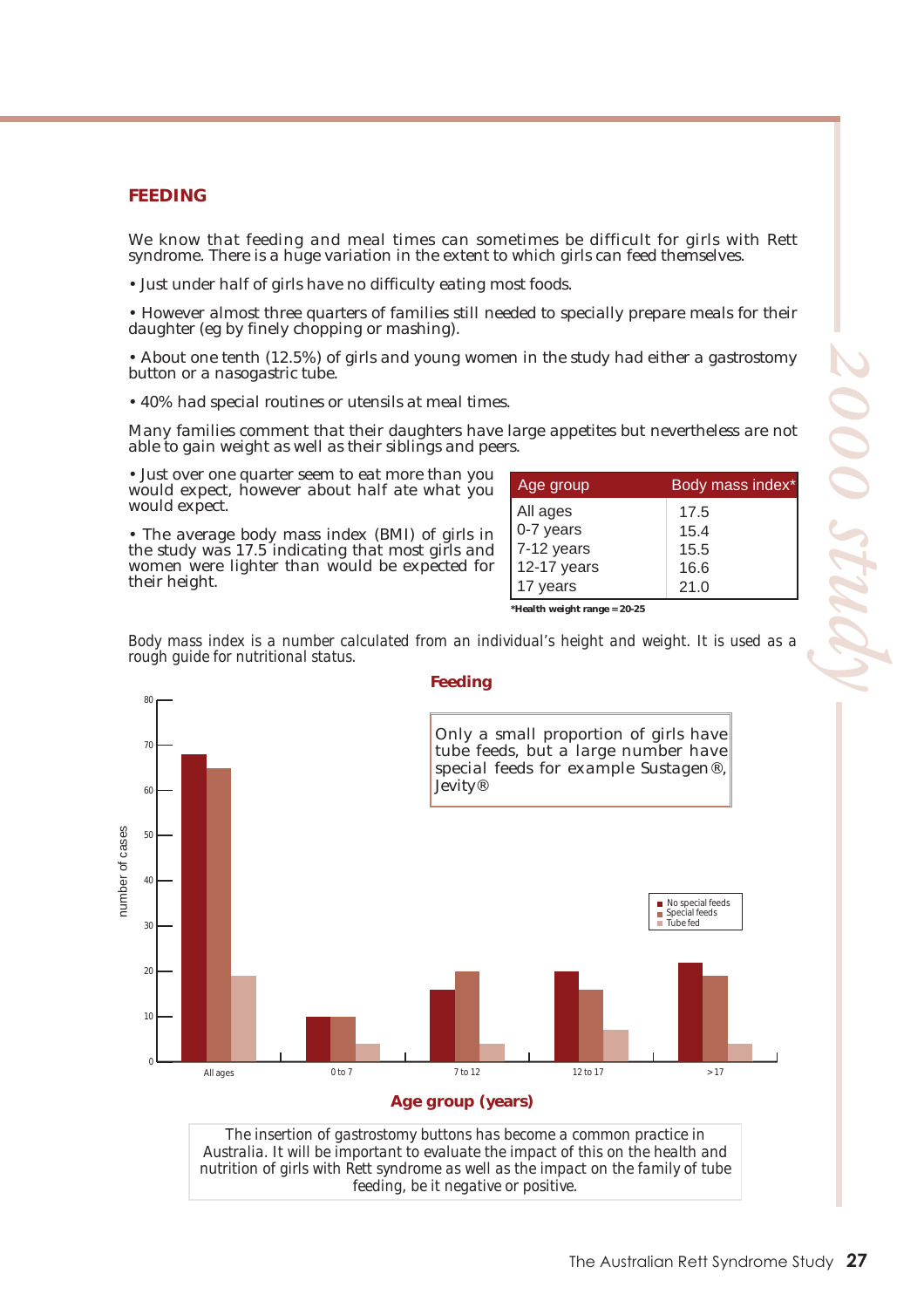#### **HEALTH CARE USE**

We were interested in the patterns of health care use in Rett syndrome. Many girls with Rett syndrome have extremely good health and are no more likely than their peers to require medical attention. Others have multiple medical problems and require ongoing medical treatment and hospital admissions.

#### **Medical appointments**

Our results show that:

**Hospital stays**

admission.

more admissions.

Our results show that:

• Almost all (97%) of girls or women attended a medical appointment in 1999.

• The average number of medical appointments for each girl or women was 9.

The graph alongside shows the type of doctors appointments.

• About one third (35%) of girls and young women in the study had a hospital admission in the year studied. The table adjacent shows the reasons for hospital

• Of those who had a hospital admission during 1999, about half had one hospital admission. Only 5 girls or women had 5 or

#### **Medical appointments in girls and women with Rett syndrome**



#### **Main reason for admission to hospital**

| Reason                                                                               | Percentage of<br>hospital<br>admissions |
|--------------------------------------------------------------------------------------|-----------------------------------------|
| Gastrointestinal<br>Neurological<br>Dental<br>Ear, nose, throat<br>Test or procedure | 18<br>18<br>9<br>8<br>8                 |
| Orthopedic                                                                           | 8                                       |

• The longest hospital stays were associated with orthopedic procedures (eg spinal fusions, hip operations).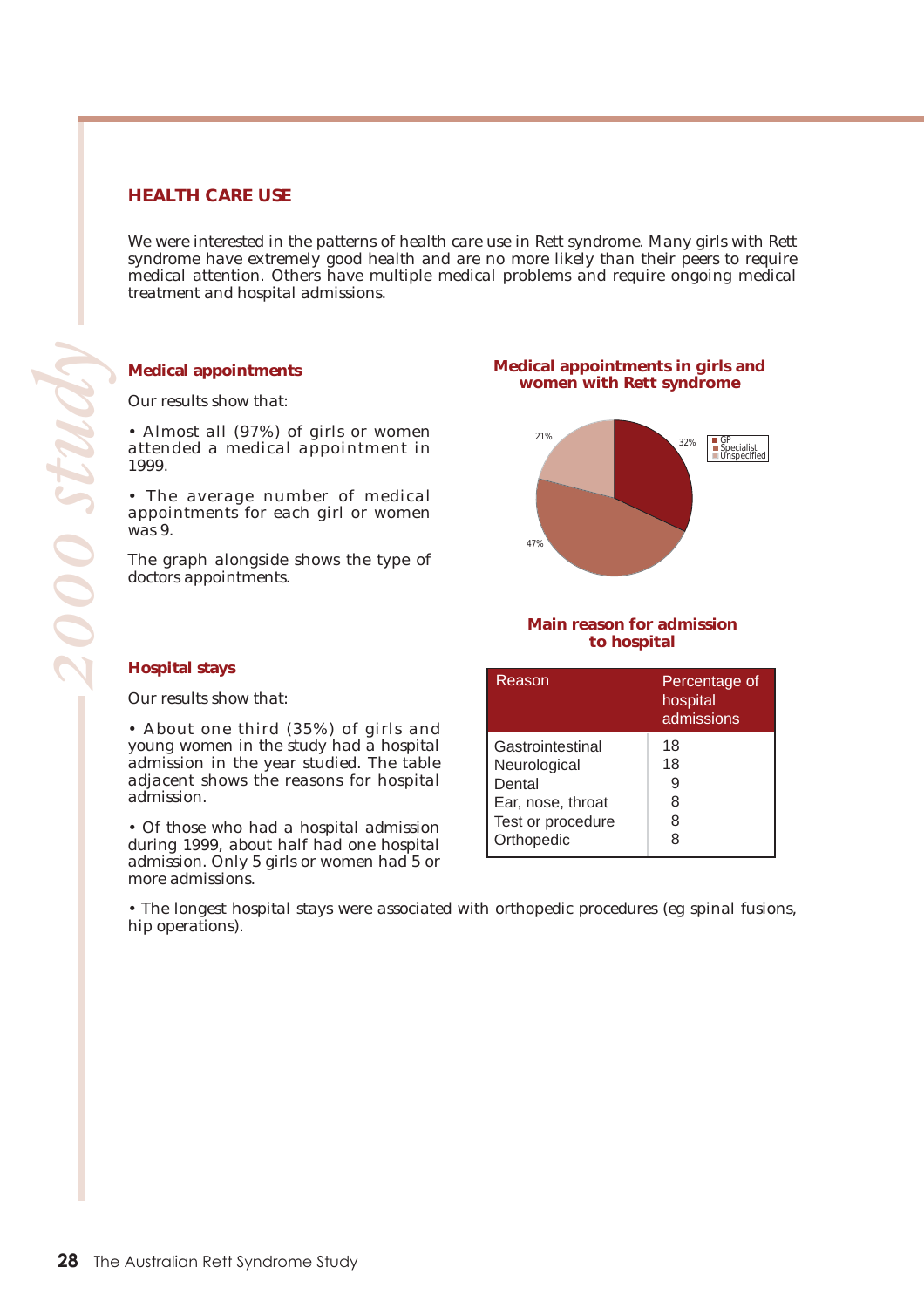#### **THERAPY USE**

• About two thirds (68%) of girls and young women in the study received therapy in the year studied.

• The majority of therapy sessions were conducted in a regular class setting.

The graph below shows the proportions of types of therapies received.



• Less commonly mentioned therapeutic activities included bike riding, sessions with a chiropractor and dancing.

*Despite the fact that a large proportion of girls and women receive therapy services, there has been little attempt to evaluate its effectiveness. In addition, many families report difficulty in accessing therapy for their daughters. Over the coming years, we plan to study the patterns of therapy use in Rett syndrome and determine its impact on the functioning and health of girls and women.*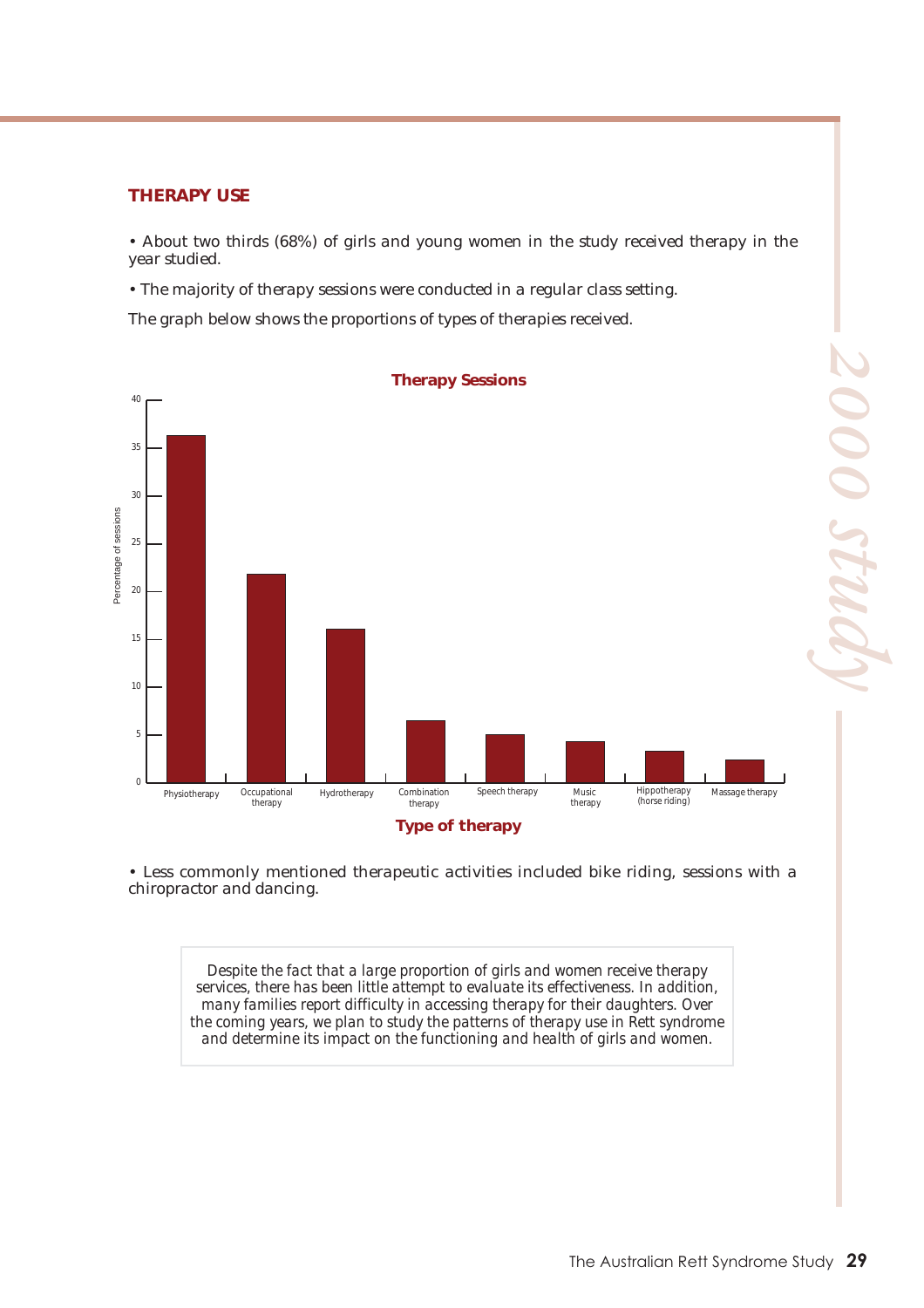Many families use equipment to assist with their daughter's functioning. The graph below shows the proportion of families that use different types of equipment with their daughter.



Parents gave examples of the types of equipment that they used with their daughters.

• Mobility equipment included wheelchairs, standing frames and walkers.

• Bathroom accessories included shower/bath chairs, commodes and hand rails.

• Aids with transport included booster seats and specially installed hoists. A number of families had purchased vans in order to transport their daughters.

• Foot supports included foot cups, AFOs (arthotic foot orthoses) and orthotics.

• Communication aids included the Big Mac Switch, 'cheap talk' and communication board.

• Arm supports included hand, arm and elbow splints.

• Lifting aids included fixed and transportable hoists for transferring their daughter.

Just under half of families had alterations made to the house. Most commonly families had made modifications to the bathroom or installed ramps to aid with wheelchair movement.

About a quarter of families felt that they had difficulty obtaining the equipment and less than half felt that they had adequate financial support with equipment. Many families made the comment that there was an unacceptable delay in government assistance for this equipment so they opted to meet the costs themselves.

*It is clear that the majority of families have needed to attain equipment to assist with their daughter's functioning. Furthermore, many families have commented on the financial expense and challenges associated with acquiring this equipment. We are planning to carry out an economic evaluation to determine the cost of this to both families and the community.* 

*2000 study*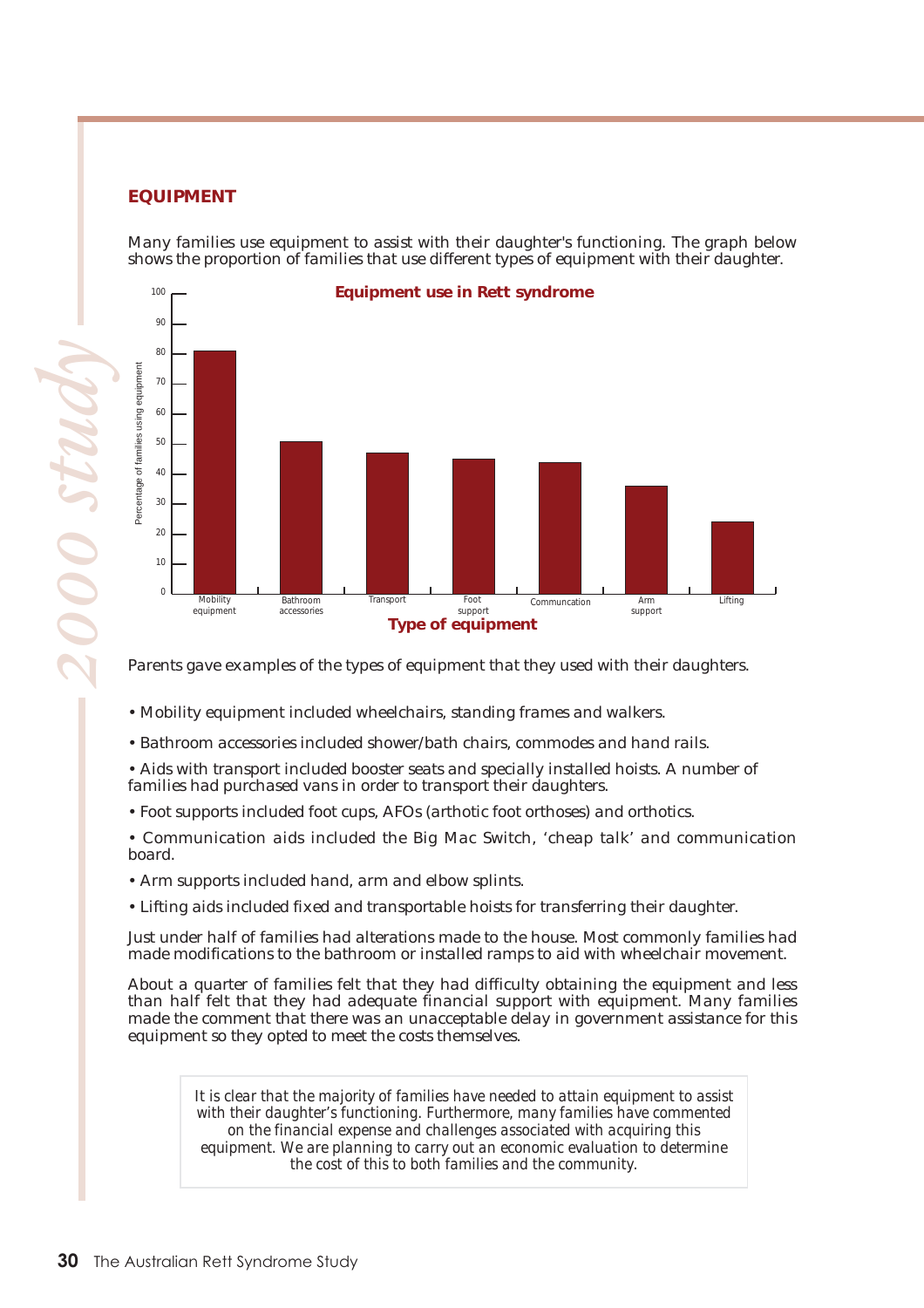#### **EDUCATION**

Throughout Australia there was some variation in the educational settings for girls with Rett syndrome.

In Australia, three quarters of the girls in this study were of school age.

- Just over two-thirds of those girls attended a special school only
- Nine girls attended both a special school and a regular school

• Almost one fifth of girls were taught at a main-stream school – most of these girls attended a special education unit at the school.

• Several girls were home-schooled.



Three quarters of parents with school-aged children felt that the educational needs of the child were being met by the current arrangement. Ten percent felt that the needs of their daughters were not being met. The main criticism was that their child was not getting the necessary one-on-one attention. Many parents made comments about the inadequacy of resources.

*These results are important for the long-term planning of educational services for children with Rett syndrome and similar disabilities. Of interest is the considerable number of children who are attending main-stream schools. With the move towards inclusive schooling, it is important that teachers are adequately supported and trained.*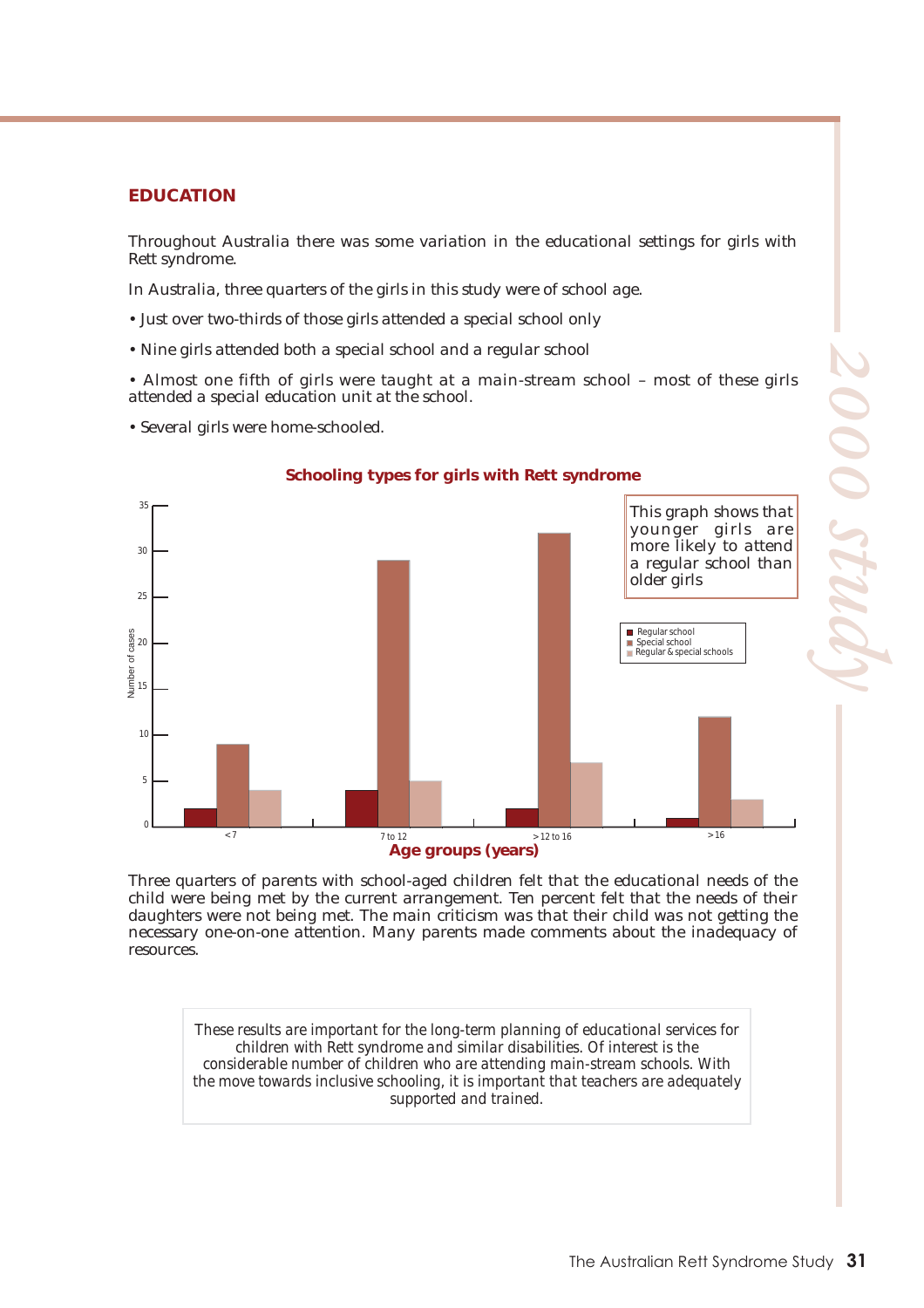#### **FUNCTIONING**

Whilst there is variation in the abilities of girls with Rett syndrome it is considered to be a severely disabling disorder. One of the difficulties in measuring abilities in Rett syndrome is that most girls have problems communicating.

In order to measure functioning, we used the WeeFIM (Functional Independence Measure for Children). This has been used on thousands of children around the world with a variety of disabilities. The WeeFIM produces a maximum score of 126 for independent functioning in an eight year old child without a disability.

• The average score for girls with Rett syndrome in Australia was 29.

• There was no significant difference in the score between girls who did have a mutation and those who did not.

| Age group   | Average score | Lowest score | <b>Highest score</b> |
|-------------|---------------|--------------|----------------------|
| < 7 years   | 29            | 18           | 52                   |
| 7-12 years  | 32            | 18           | 74                   |
| 12-17 years | 27            | 18           | 57                   |
| > 17 years  | 28            | 18           | 75                   |
| All ages    | 29            | 18           | 75                   |

• However there was a large range in the WeeFIM score (18-75).

#### **WeeFIM scores in Australian girls and women with Rett syndrome**



The large box in this graph represents 50% of the girls and women studied. It shows that most the the girls have a score between 20 and 40. It shows that there are a few girls with scores

#### **Areas of strength**

Girls with Rett syndrome performed most strongly in the area of mobility where 39% of girls and women were mobile, 12% were able to manage stairs independently or with assistance, 22% were able to get in and out of a chair alone or with assistance, and 11% were able to transfer in and out of a bath or shower, either independently or with assistance.

#### **Areas of weakness**

Girls had most difficulty with communication skills.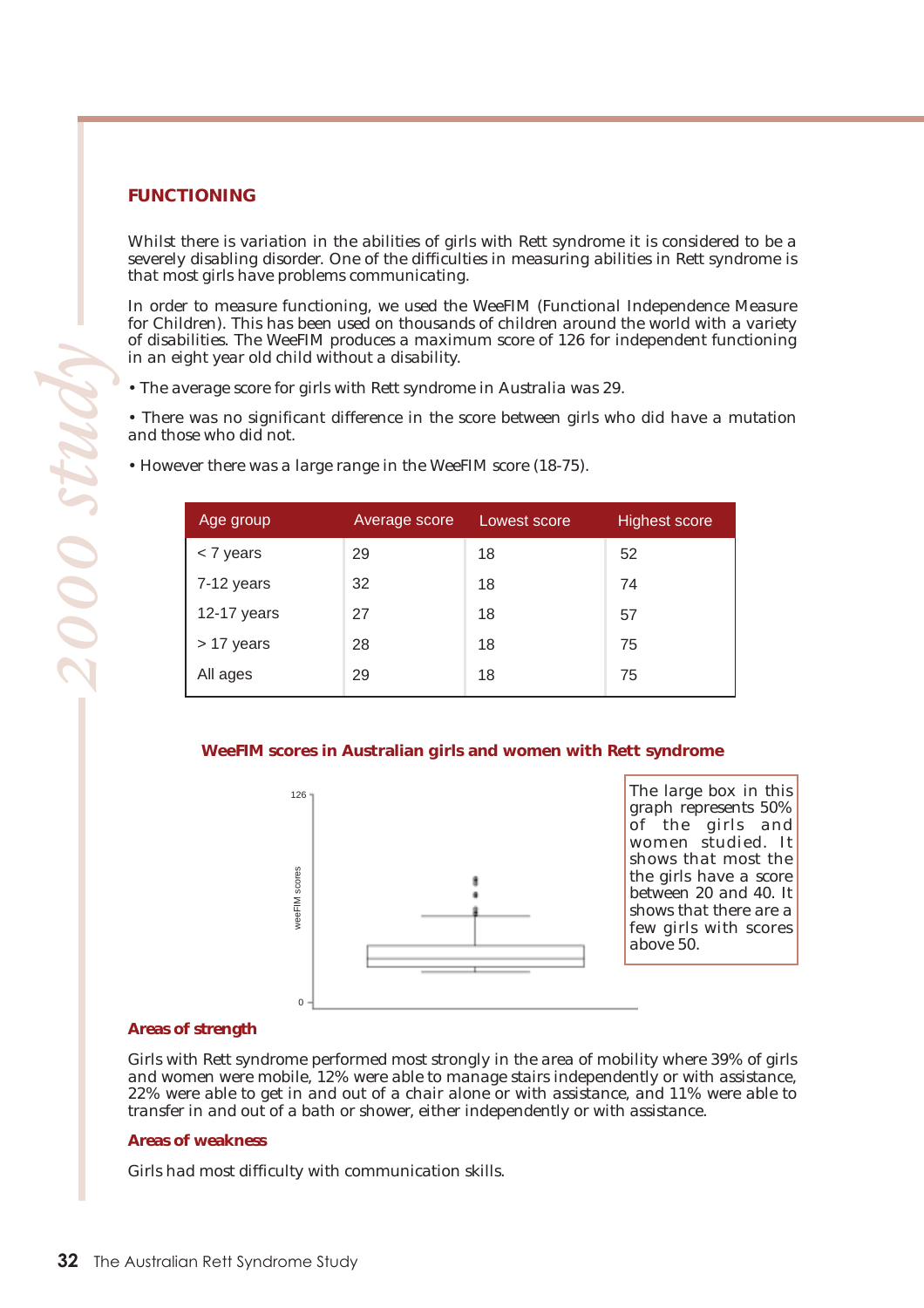#### **HAND FUNCTION**

Loss of hand use is a characteristic feature of Rett syndrome. Many girls lose fine motor skills and are no longer able to use their hands functionally, for example to feed themselves or manipulate toys.

The graph below shows the hand use in different age groups. Whilst the majority of girls have no functional hand use, a small number were considered to have normal hand use.

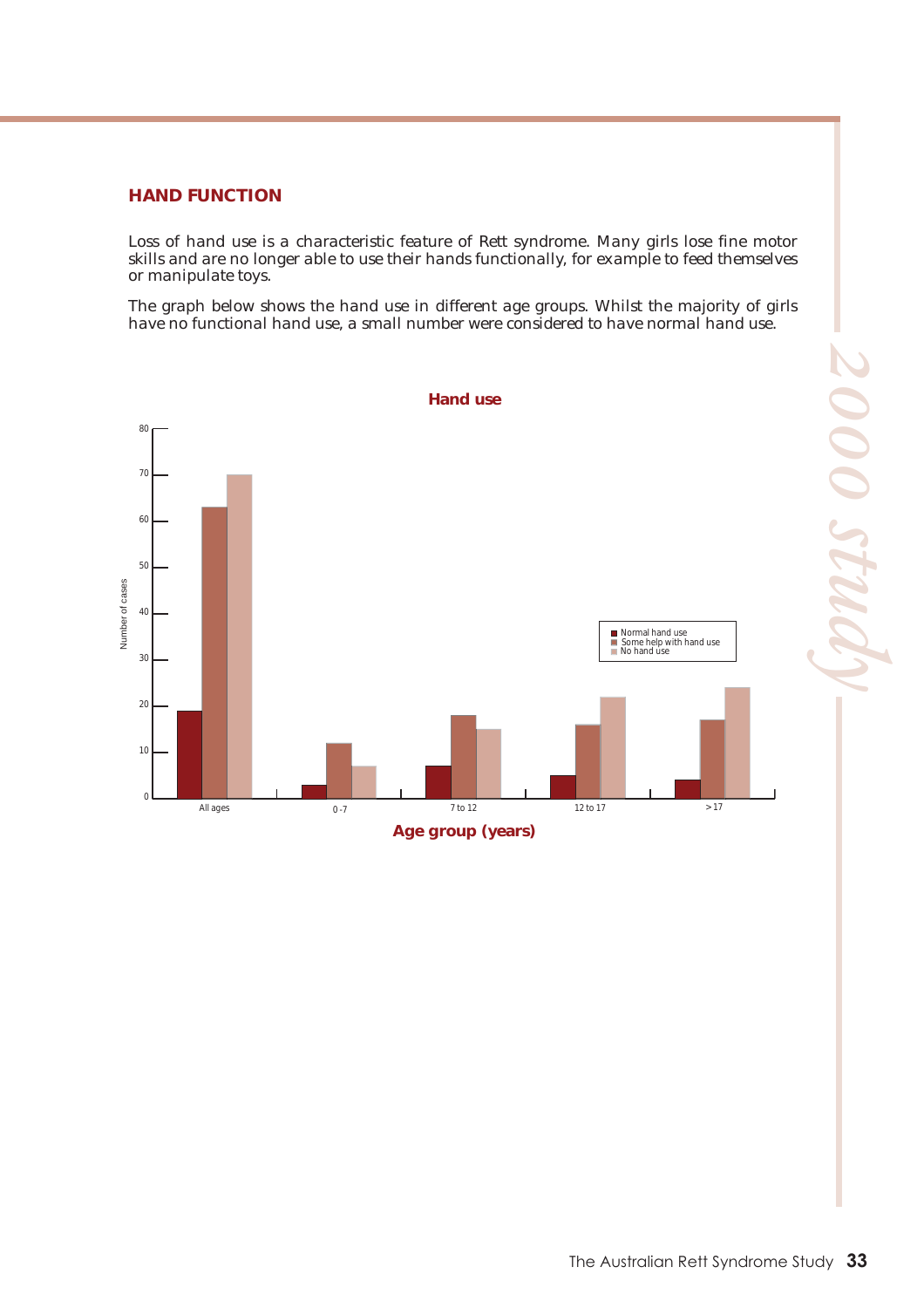#### **FAMILY**

We know that having a child with a disability can have a significant impact on the family unit. Families were asked about the impact of Rett syndrome upon the other children in the family.

• Over half of families felt that there were advantages for their other children in having a sister with Rett syndrome.

• The most common advantage mentioned was that the other children in the family are more accepting of other children and people with disabilities and differences in general.

- Over three quarters (85%) felt that there were also disadvantages.
- The most common disadvantage mentioned was less time available for the other children.

#### **PUBERTY**

Sexual development and the onset of menstrual periods is often a concern reported by parents.

In the follow-up study:

• 21% of families felt that their daughter's sexual development was different to what they would expect for her age.

• Differences varied and included both the early development of pubic hair and a relatively late menarche (first period).

• In almost half of those girls and young women who menstruated families or carers reported that they had problems with managing menstruation.

• About one quarter of this group were on medication to control the periods.

• Very few had undergone surgical procedures to manage menstruation.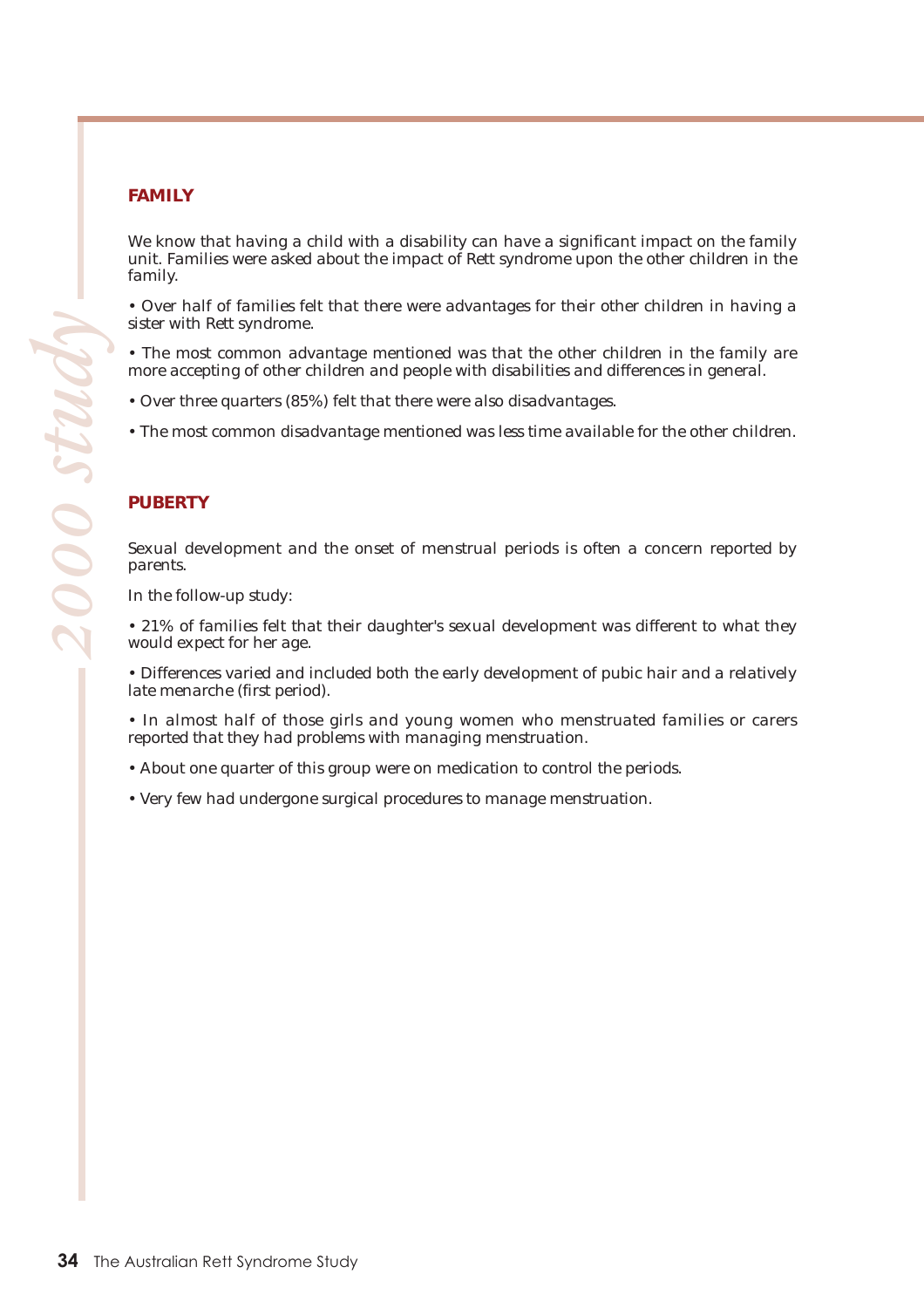#### **CALENDAR STUDY**

During the year 2000, 160 families were involved in the calendar study as part of the 2000 Follow-up study. The aim of the study was to collect information about day-to-day aspects of the health of girls and young women with Rett syndrome. Information on medical, therapy and health appointments, as well as the frequency of seizure activity and medications was recorded on a daily basis for a period of 12 months.

| THE AUSTRALIAN RETT SYNDROME STUDY<br>CALENDAR                                                                                                                                                                                                                                                                                                                          |         |           |          | This calendar is designed to record the accentence of all health<br>related events relating to your daughter so that we are able to<br>document the impact of Rett syndrome on health. For this stude<br>to be of value, it is estremely important that this calendar is filled<br>out accusately when the events occur. We hape that completing                                                   |                                                                                                                                                           |        |                                                                                                                                                                                                                                                                                                                                                                                                                            |
|-------------------------------------------------------------------------------------------------------------------------------------------------------------------------------------------------------------------------------------------------------------------------------------------------------------------------------------------------------------------------|---------|-----------|----------|----------------------------------------------------------------------------------------------------------------------------------------------------------------------------------------------------------------------------------------------------------------------------------------------------------------------------------------------------------------------------------------------------|-----------------------------------------------------------------------------------------------------------------------------------------------------------|--------|----------------------------------------------------------------------------------------------------------------------------------------------------------------------------------------------------------------------------------------------------------------------------------------------------------------------------------------------------------------------------------------------------------------------------|
| <b>March 2000</b>                                                                                                                                                                                                                                                                                                                                                       |         |           |          |                                                                                                                                                                                                                                                                                                                                                                                                    | this calendar will be a worful and interesting activity. You may even<br>like to photocopy each month before you return it to us for your<br>own seconds. |        |                                                                                                                                                                                                                                                                                                                                                                                                                            |
| Monday                                                                                                                                                                                                                                                                                                                                                                  | Tuesday | Wednesday | Thursday | Friday                                                                                                                                                                                                                                                                                                                                                                                             | Saturday                                                                                                                                                  | Sunday | HOW TO FILL OUT YOUR CALEMBAR                                                                                                                                                                                                                                                                                                                                                                                              |
|                                                                                                                                                                                                                                                                                                                                                                         |         | 1         | 2        | 3                                                                                                                                                                                                                                                                                                                                                                                                  | 4                                                                                                                                                         | 5      | On-each-day please-second the following 'events':<br>1. Indicate MEDICAL APPOINTMENTS be verting "HA" on the<br>зрахоряде day<br>a record the reason for the appointment leg blood test)<br>b, record the type of doctor oven (ep paediatrician)<br>c. record the name of the doctor seen leg. Or 8. Brownl                                                                                                                |
| 6                                                                                                                                                                                                                                                                                                                                                                       | 7       | 8         | 9        | 10                                                                                                                                                                                                                                                                                                                                                                                                 | 11                                                                                                                                                        | 12     | 2. Indicate other HEALTH APPOINTMENTS by writing "HA" on the<br>зрахоряде day<br>a record the reason for the appointment leg. losing weight)<br>b, record the type of health professional user; jeg, dietician)                                                                                                                                                                                                            |
| 13                                                                                                                                                                                                                                                                                                                                                                      | 14      | 15        | 16       | 17                                                                                                                                                                                                                                                                                                                                                                                                 | 18                                                                                                                                                        | 19     | 3. Indicate THEBAPY APPOINTMENTS by writing 'TA' on the<br>арргорхайн санг<br>a record the reason for the appointment leg, regular classi<br>b, record the type of therapist seen jeg, physiothesapist)<br>c_record whether the appointment is for assessment or treatment.<br>d. record whether the therapy is in a group or individual setting<br>e, record whether the therapy was a private session or part of school. |
| 20                                                                                                                                                                                                                                                                                                                                                                      | 21      | 22        | 23       | 24                                                                                                                                                                                                                                                                                                                                                                                                 | 25                                                                                                                                                        | 26     | activities.<br>functional the densition of the appointment.<br>4. Indicate HOSPITAL STAYS by writing "Hp5" on the<br>appropriate-days.<br>a record the reason for the hospital stay leg scoliosis surpervi-<br>buncard HpS on each day your daughter is in hospital                                                                                                                                                        |
| 27                                                                                                                                                                                                                                                                                                                                                                      | 28      | 29        | 30       | 31                                                                                                                                                                                                                                                                                                                                                                                                 |                                                                                                                                                           |        | 5. Indicate NURSING CARE by witting 'M' on the appropriate day<br>a, record-each visit leven if there are several each day).<br>buyound the reason for the visit (eq. after surgery wound case)                                                                                                                                                                                                                            |
| Thank you so much for your assistance with this important study!<br>If you have any enquiries at all about how to fill in this calendar, please contact<br>Dr Helen Leonard on<br>ph. 08 9340 8725 or 0419 956 946. fax. 08 9388 3414 or email rett@ichr.uwa.edu.au<br>Reply Paid 505, TVW Telethon Institute for Child Health Research, PO Box 855, West Perth WA 6872 |         |           |          | 6. Indicate SESDURE ACTIVITY by verting '5" on the appropriate day<br>a record the time-of the day the sectore occurred<br>7. Indicate any other health events by writing "O" and record what<br>this event is<br>Please ensure that you have recorded all the details requested<br>above. If you feel that further details would be useful for our<br>study, feel free to write additional notes. |                                                                                                                                                           |        |                                                                                                                                                                                                                                                                                                                                                                                                                            |

In order to compare this information with a group of girls without Rett syndrome, a group of 52 Year 6 students from St Mary's Anglican School (Perth, Western Australia) took part in the calendar study. A similar process was undertaken with students recording their illnesses, medical, therapy and health appointments as well as medications over a six-month period.

This was a mutually beneficial experience, with the schoolgirls gaining an increasing understanding and appreciation of Rett syndrome, intellectual disability and the research process.

Further collection of this information will allow us to compare the daily life of girls with Rett syndrome with girls who do not have this disability.

In 2002, these include high school students from Lockridge Senior High School and Helena College as well as university students from Murdoch University. Students have used the Internet to enter their own health information.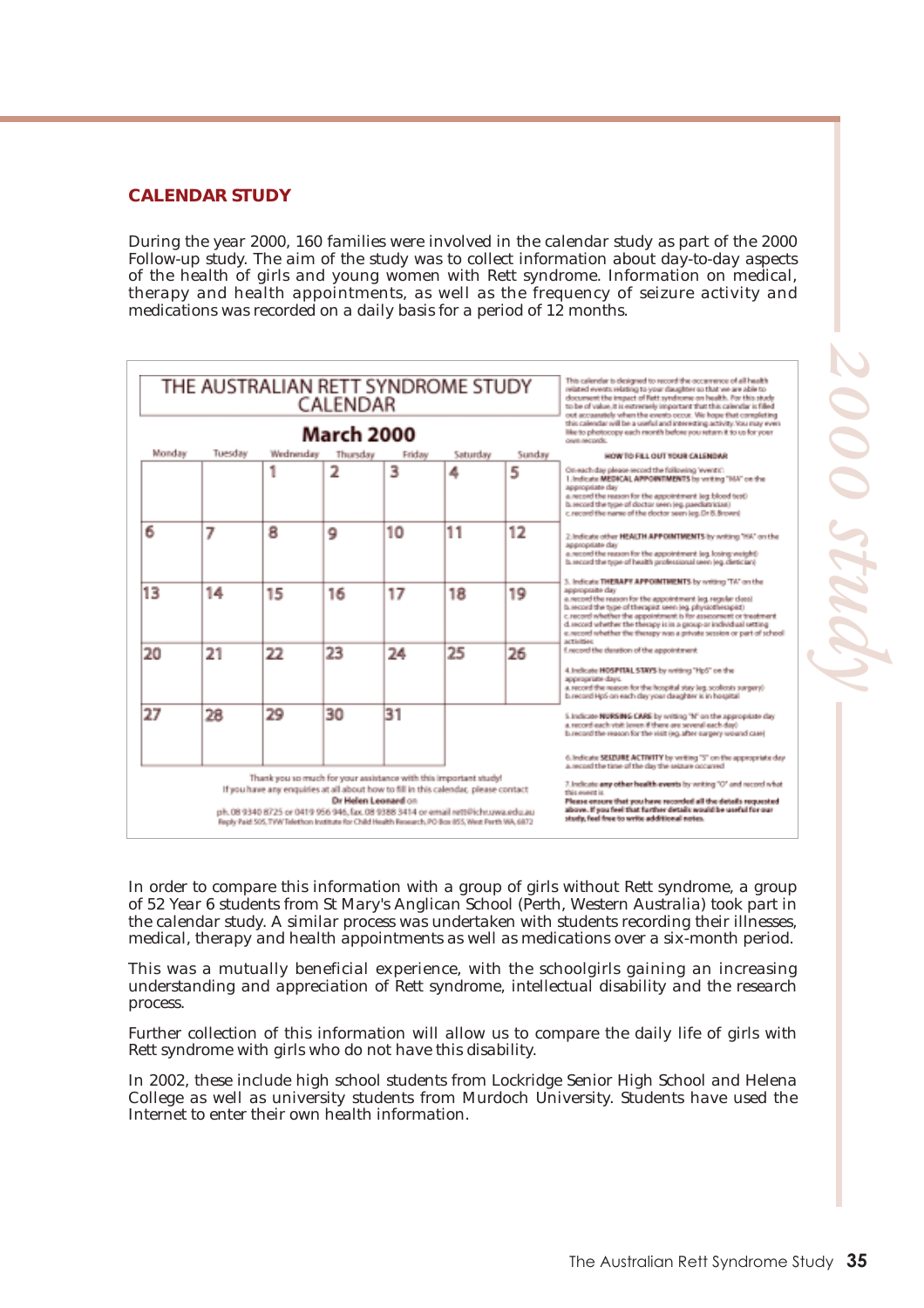## **Other studies about Rett syndrome**

#### **INTERNATIONAL RESEARCH**

Our study has been an active participant in international research on Rett syndrome since its inception.

Our collaborators include:

• Dr Angus Clarke: Cardiff University

Mutation screening (1994 onwards)

- Professor Michael Msall: Brown University
	- Measurement of functioning in Rett syndrome and Down syndrome (1997 onwards)
- Dr Richard Umansky: UCLA

Handedness (1999 onwards)

• Dr Carolyn Schanen: UCLA

Rett syndrome in boys

• Ms Rebecca Mount: Institute for Child Health, London

Behavioural features

• Dr Yushiro Yamashita: Japan

Atypical Rett syndrome: R133C mutation

• Dr Alison Kerr: Glasgow University

Guidelines for the classification of Rett syndrome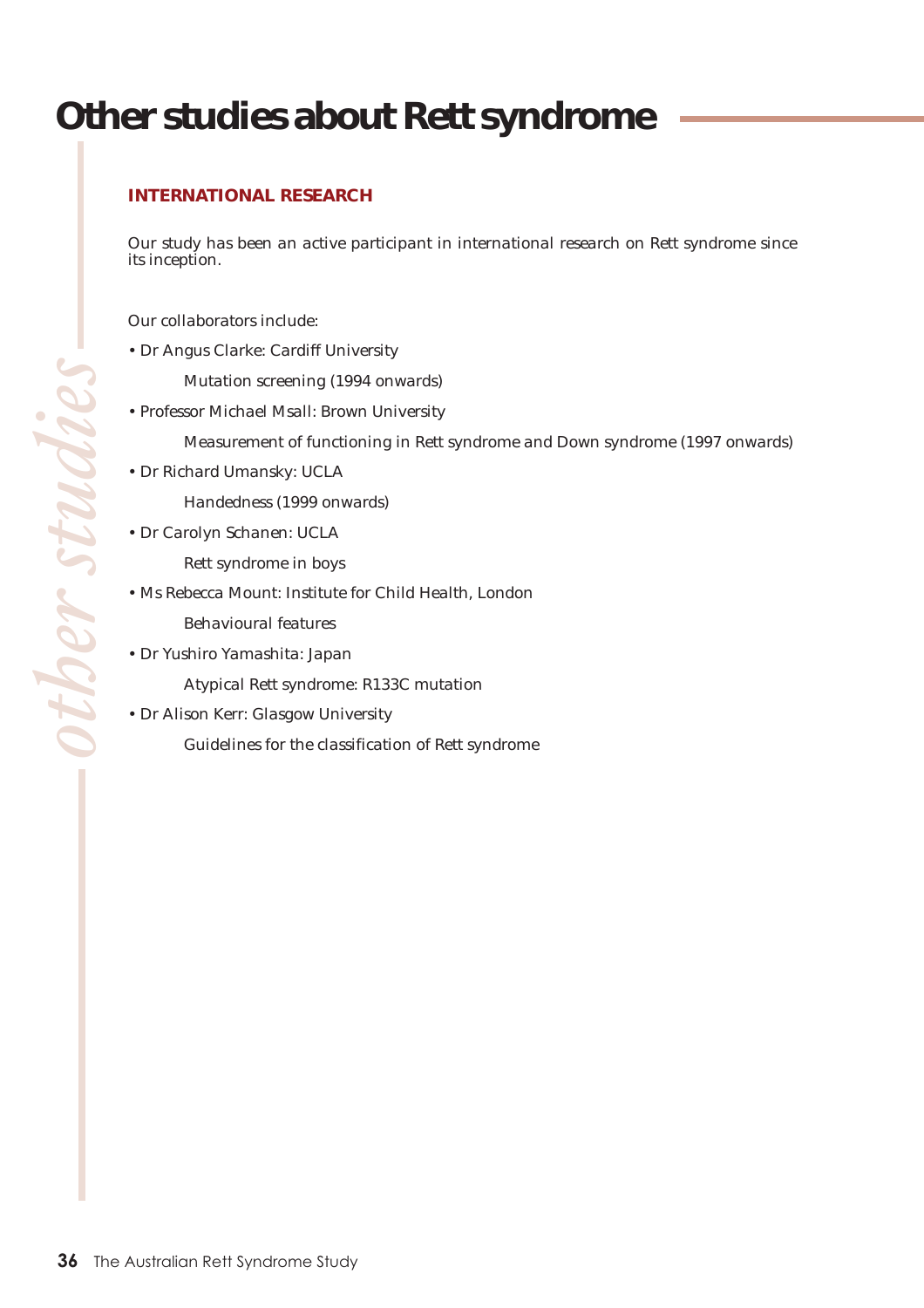#### **INTERNET STUDY**

The "Rettnet" is an internet email list set up by the International Rett Syndrome Association. Subscribers to the list include parents, therapists, teachers, doctors and other persons interested in the syndrome. Subscribers post messages to the list containing questions or comments about any aspect of the syndrome and as a result a discussion can be generated about an issue. Topics discussed range from medical problems such as epilepsy to education and therapy use.

During the year 2001 we carried out a study involving subscribers to the Rettnet. This study aimed to assess the value of the Rettnet and compared the information derived from it to information from medical professionals.

Key findings from this study:

• Most subscribers joined the Rettnet in order to gain information about the syndrome.

• Other reasons for joining included the sharing of experiences, to make friends with other parents/carers, for emotional support from other parents/carers.

• Of note was the fact that 41% of subscribers did not know another Rett syndrome family prior to joining the Rettnet.

- Almost all (87%) found that the Rettnet provided helpful advice.
- Almost all (90%) believed that the information was accurate.

#### **CURRENT STUDIES**

#### **International Rett Syndrome Phenotype Database.**

In association with the International Rett Syndrome Association, we are in the process of developing an international Rett Syndrome Phenotype database which will be linked with the IRSA MECP2 mutation database (based in Sydney).

• The database will be used to collect information from both clinicians and families about the clinical features of Rett syndrome and its effects at different ages.

• This will provide a unique opportunity to collect information more efficiently and on a worldwide scale using the Internet.

• Collecting this information on a large and diverse group of individuals will enable us to accurately provide information about the range of variation in Rett syndrome and attempt to link the mutation type to the clinical symptoms found.

*Follow-up study 2002*

*To understand the development of Rett syndrome and its impact on families over time we will ask families to complete a questionnaire once every two years. The questionnaire for 2002 will be mailed to families in September.*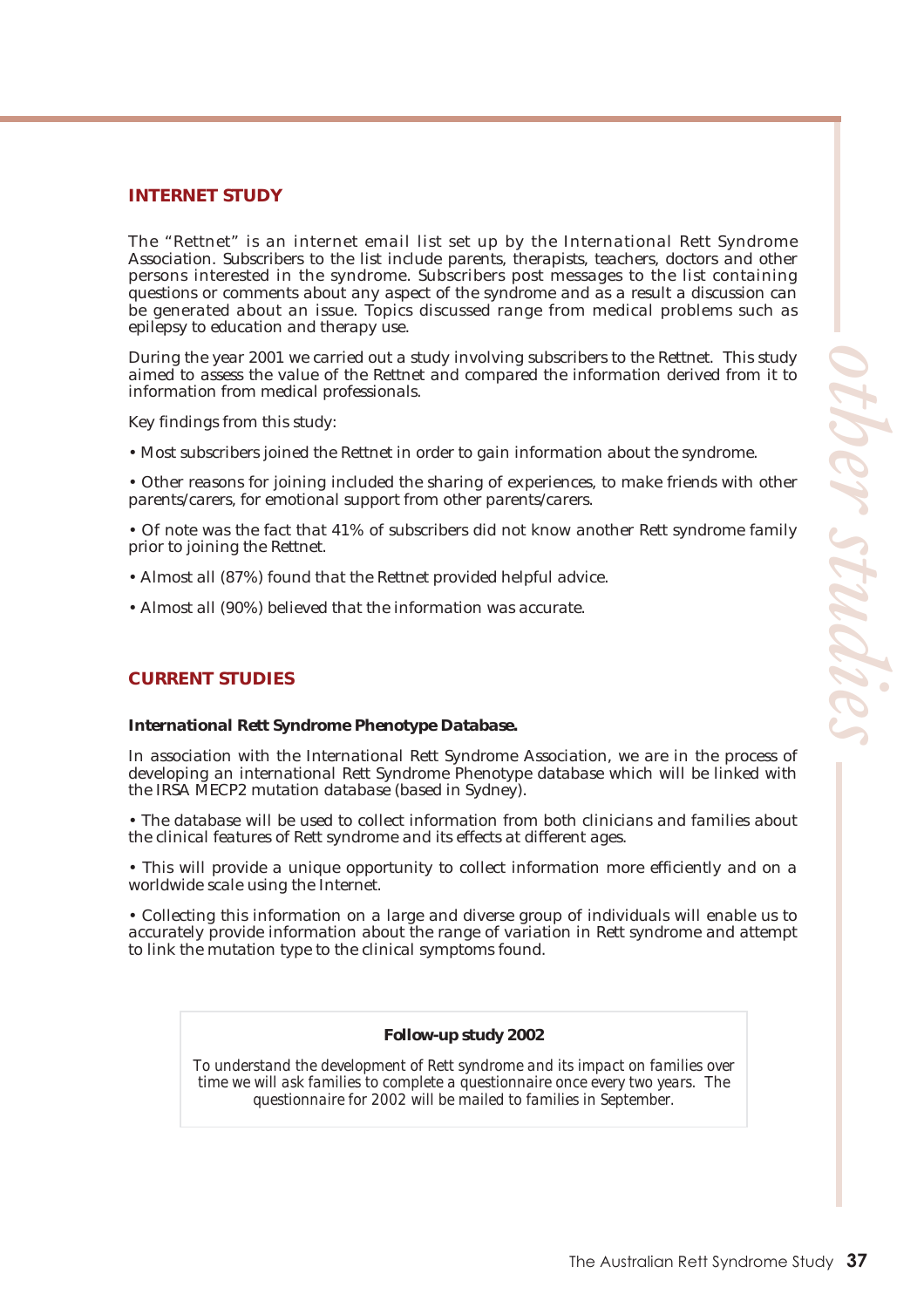## **Funding**

*funding*

he Australian Rett Syndrome Study is based at the Telethon Institute for Child Health Research an independent, non-government institution which provides a base for research studies. **T** 

Funding for this study and support for attendance at conferences has been provided by:

- The Rett Syndrome Australian Research Fund (previously RSANSW)
- Financial Markets Foundation for Children
- International Rett Syndrome Association
- APEX Foundation for Research into Intellectual Disability
- The Rett Syndrome Association of Australia
- The Friends of the Telethon Institute for Child Health Research

• National Health and Medical Research Foundation (Public Health Research and Development Council)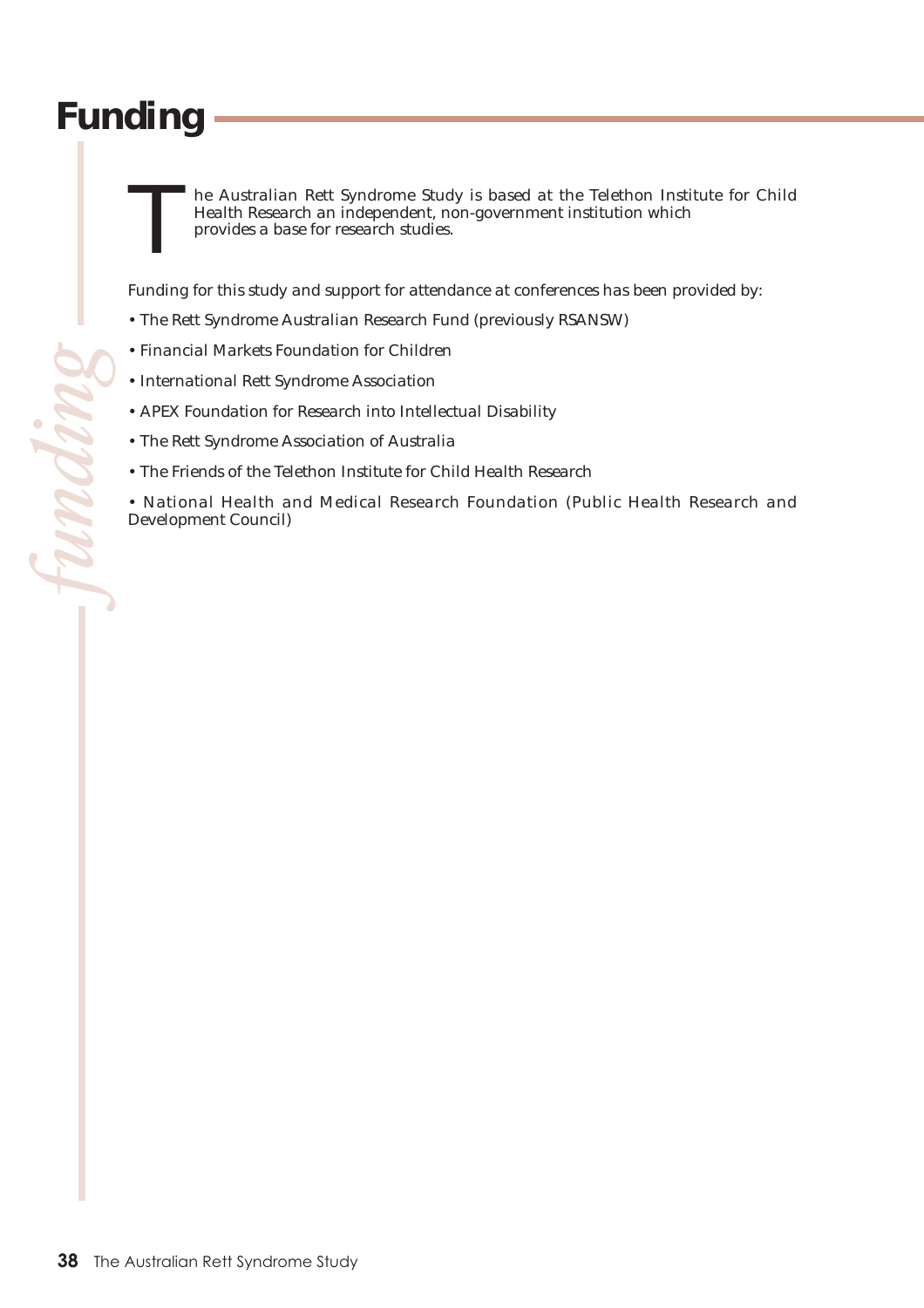Presentations have been made to a number of local, interstate and international bodies over the past ten years.

#### **2002**

"Rett syndrome: evolution from genotype to phenotype"

Human Genetics Society of Australia Conference, Cairns.

"Now that the gene has been found: Describing the phenotype in Rett syndrome using a national database".

Rett Syndrome Research Foundation Conference, Baltimore, USA

#### **2001**

Invited as a member of a clinical consensus panel, to review clinical criteria for Rett syndrome and to consider clinical severity scales for Rett syndrome Baden Baden, Germany.

"Rett syndrome in Australia from the nineties to the new millenium".

Human Genetics Society of Australia Conference, Cairns.

"Rett syndrome in Australia from the nineties to the new millenium".

Grand Round, Women and Children's Hospital, Adelaide.

"Rett Syndrome in the new millenium".

Conference of the National Association of Neurophysiology Technicians. Perth.

"Rett Syndrome".

2001 Annual Scientific Meeting of the Australian Association of Neurologists, Movement Disorder Workshop, Adelaide.

#### **2000**

"Measuring the burden of disability: preliminary findings using two different approaches."

Middens Mirrors and Mosaics 5th National Conference for Supplementary Children's Service Workers, Fremantle.

"Childhood disability: changing patterns; impact on the child and family and collaborative opportunities for research.

24th Australian Conference in Special Education, Perth.

#### **1999**

"Rett syndrome: APSU and beyond".

Annual Scientific Meeting of the Royal Australian College of Physicians, Perth.

#### **1998**

"Systems for the management of intellectual disability in Western Australia".

Ostersund, Sweden.

"Bone quality and its effects in Rett syndrome".

Folke Bernadotte International Memorial Conference, Stockholm, Sweden.

"Perinatal and infant deaths in families of girls with Rett syndrome".

Australian and New Zealand Perinatal Society Conference, Alice Springs.

"Rett Syndrome".

Forum on Behavioural Stereotypes in Intellectual Disability. Monash Medical Centre, Melbourne.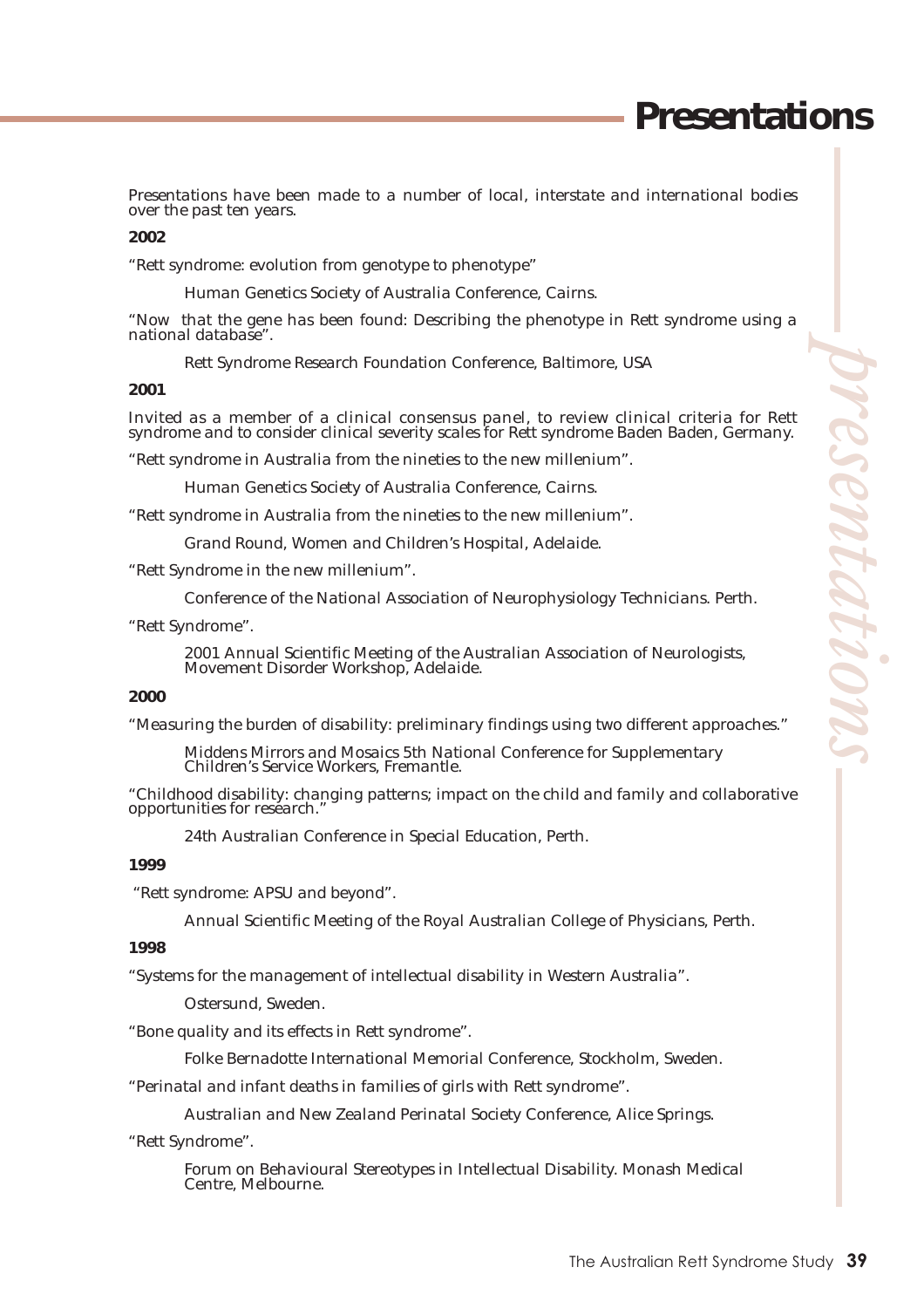"Rett Syndrome".

The National Association of Neurophysiology Technicians. Perth. "An investigation of familial co-aggregation of other conditions with Rett syndrome". Conference on Human Genetics:Diversity and Disease. Fremantle.

"The Hands and Feet in Rett syndrome"

Conference on Human Genetics:Diversity and Disease. Fremantle.

"Radiological clues to the neuroendocrine basis of Rett syndrome".

Conference on Human Genetics:Diversity and Disease. Fremantle.

"Lightning strikes twice - a family with Rett syndrome in two generations".

Conference on Human Genetics:Diversity and Disease. Fremantle.

"A boy with Rett-like features".

Conference on Human Genetics:Diversity and Disease. Fremantle. "Double-blinded crossover trial in 35 females with Rett syndrome".

Conference on Human Genetics:Diversity and Disease. Fremantle.

"Ascertainment of a rare childhood condition in Australia".

The 28th Annual Conference of the Public Health Association of Australia Inc., Perth.

"Families living with Rett syndrome: their needs and social support networks".

World Congress on Rett Syndrome, Gothenburg, Sweden.

"Rett syndrome in Australia: Epidemiological data - distribution of classical and atypical females".

World Congress on Rett Syndrome, Gothenburg, Sweden.

"A case of variant Rett syndrome with unusual neuropathological Findings".

World Congress on Rett Syndrome, Gothenburg, Sweden.

"Further documentation of familial Rett syndrome".

World Congress on Rett Syndrome, Gothenburg, Sweden.

"Skeletal abnormalities in Rett syndrome: Have we found a dysmorphic marker?"

The 8th Annual Scientific Conference of The Australasian Society for Human Biology, Perth.

"Rett syndrome: care and support of the child and family in Australia".

National conference of the Australian Society for the Study of Intellectual Disability, Perth.

"Solving the puzzle of Rett syndrome".

National conference of the Australian Society for the Study of Intellectual Disability, Perth.

"The First Year of the APSU: The perspective of the investigators of Rett syndrome".

Research and Advances Seminar, Princess Margaret Hospital.

"Rett syndrome in Australia".

National conference of the Australian Society for the Study of Intellectual Disability, Newcastle.

"Rett syndrome: Gene to Gesture" .

Forum on Learning Disability, Royal Society of Medicine, London, UK.

"Rett syndrome in Australia"

Annual scientific meeting of Australian College of Paediatrics and the Paediatric Research Society of Australia, Melbourne.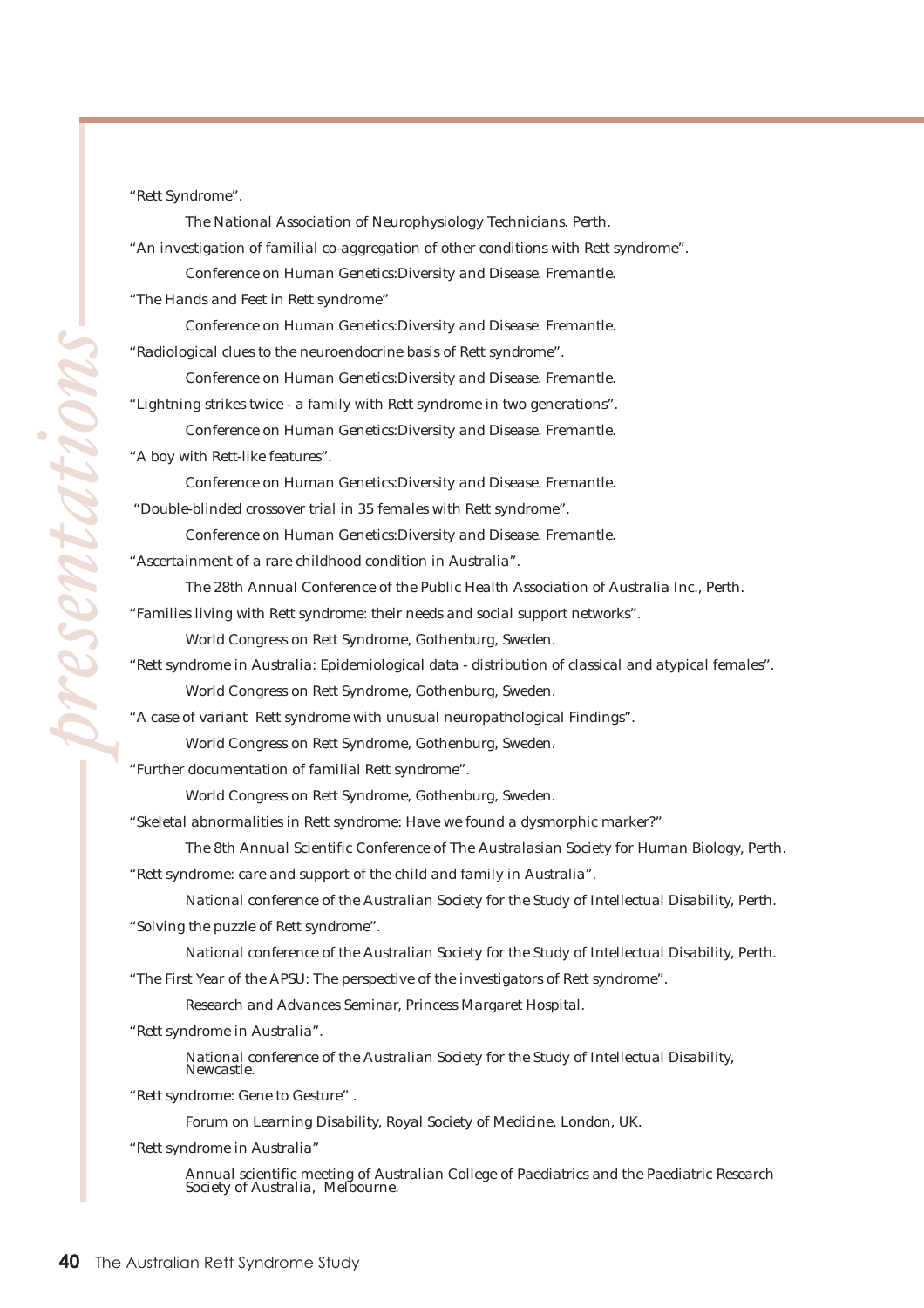### **Publications**

Colvin L, Fyfe S, Leonard S, Schiavello T, Ellaway C, de Klerk N, Christodoulou J, Msall M, **Leonard H** Describing the phenotype in Rett syndrome using a population database. Archives of Diseases in Childhood In press

**Leonard H**, Wen X. The epidemiology of mental retardation : challenges and opportunities in the new millenium. Mental Retardation and Developmental Disabilities Research Reviews In press

**Leonard H**, Petterson B, Bower C, Sanders R. Prevalence of intellectual disability in Western Australia Paediatric and Perinatal Epidemiology In press

Leonard S, Msall M, Bower C, Tremont M, **Leonard H**. The functional status of school-aged children with Down syndrome. Journal of Paediatrics and Child Health. 38(2):160-165.

Ellaway C, Peat J, **Leonard H**, Christodoulou J.(2001) Sleep dysfunction in Rett syndrome. Brain & Development 23 (Suppl 1); S101-S103.

Ellaway C, Peat J, Williams K, **Leonard H**, Christodoulou J.(2001) Long term open label trial of l-Carnitine in Rett syndrome. Brain & Development 23 (Suppl 1); S85-S89.

Fyfe S, **Leonard H**, Gelmi R, Tassell A and Strack R.(2001) Using the internet to pilot a questionnaire on childhood disability in Rett syndrome. Child: Care, Health and Development 27(6):535-543.

Kerr AM, Nomura Y, Armstrong D, Anvret M, Belichenko PV, Budden S, Cass H, Christodoulou J, Clarke A, Ellaway C, d'Esposito M, Francke U, Hulten M, Julu P, **Leonard H**, Naidu S, Schanen C, Webb T, Witt Engerstrom I, Yamashita Y, Segawa M (2001). Guidelines for the reporting of clinical features in cases with MECP2 mutations. Brain & Development 23: 208-211.

Ellaway C, Badawi N, Raffaele L, Christodoulou J, and **Leonard H**. (2001). A case of multiple congenital anomalies in association with Rett syndrome confirmed by MeCP2 mutation screening. Clinical Dysmorphology 10(3): 185-8.

**Leonard H**, Silberstein J, Falk R, Houwink-Manville I, Ellaway C, Raffaele L, Witt Engerstrom I, Schanen C. (2001). Occurrence of Rett syndrome in males. Journal of Child Neurology 16(5): 333-8.

**Leonard H**, Fyfe S, Leonard S, Msall M. (2001). Functional status, medical impairments, and rehabilitation resources in 84 subjects with Rett syndrome: a snapshot across the world from the parental perspective. Disability and Rehabilitation 23 (3,4):107-117.

**Leonard H**, Fyfe S, Dye D, Hockey A, Christodoulou J. (2000). Family data in Rett syndrome: association with other genetic disorders. Journal of Paediatrics and Child Health 36(4):336-339.

Bower C, **Leonard H**, Petterson B. (2000). Intellectual disability in Western Australia. Journal of Paediatrics and Child Health 36(3):213-215.

Cheadle JP, Gill H, Fleming N, Maynard J, Kerr A, **Leonard H**, Krawczak M, Cooper DN, Lynch S, Thomas N, Hughes H, Hulten M, Ravine D, Sampson JR, Clarke A. (2000). Long-read sequence analysis of the MECP2 gene in Rett syndrome patients: correlation of disease severity with mutation type and location. Human Molecular Genetics. 9(7):1119-1129.

Leonard S, Bower C, Petterson B, **Leonard H**. (2000). Survival of infants with Down syndrome. Paediatric and Perinatal Epidemiology 14 (1):163-171.

**Leonard H**, Fyfe S, Dye D, Leonard S. (2000). Using genetic epidemiology to study Rett syndrome: the design of a case control study. Paediatric and Perinatal Epidemiology 14 (1):85-95.

Leonard S, Bower C, Petterson B, **Leonard H**. (1999). Medical aspects of school-aged children with Down syndrome. Developmental Medicine and Child Neurology 41(10):683-688.

Fyfe S, **Leonard H**, Dye D, Leonard S. (1999). Patterns of pregnancy loss, perinatal mortality and postneonatal childhood deaths in families of a girl with Rett syndrome. Journal of Child Neurology 14(7):440-445.

**Leonard H**, Fletcher J. (1999). Inherited metabolic diseases: beyond newborn screening. Medical Journal of Australia 171: 573-4.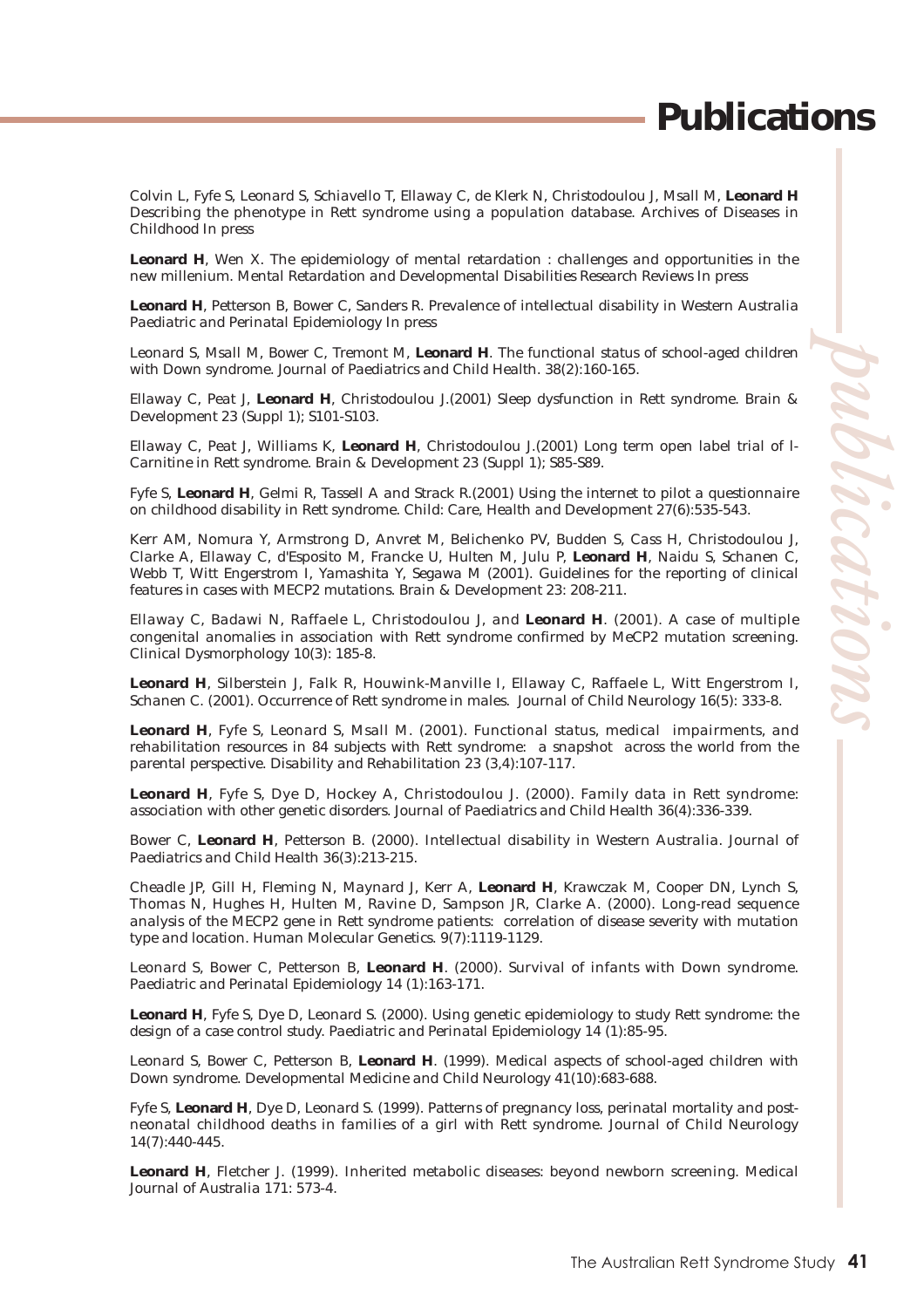**Leonard H**, Thomson R, Glasson E, Fyfe S, Leonard S, Bower C, Christodoulou J, Ellaway C. (1999). A population based approach to the investigation of osteopenia in Rett syndrome. Developmental Medicine and Child Neurology 41(5):323-8.

Ellaway CJ, Sholler G, Leonard H, Christodoulou J.(1999). Prolonged QT syndrome in Rett syndrome. Archives of Diseases in Childhood 80:470-472.

Ellaway C, Williams K, Leonard H, Higgins G, Wilcken B, Christodoulou J. (1999). Rett Syndrome: Randomised Controlled Trial of L-carnitine. Journal of Child Neurology 14: 162-167.

**Leonard H**, Glasson E, Thomson M, Fyfe S, Christodoulou J, Ellaway C, Leonard S, Bower C. (1999). Metacarpophalangeal pattern profile and bone age in Rett syndrome: further radiological clues to the diagnosis. American Journal of Medical Genetics . 83: 88-95.

**Leonard H**, Fyfe S, Dye D, Leonard S. (1999). Familial aggregation in Rett syndrome: what is the evidence for clustering of other disorders in the extended families of affected girls? American Journal of Medical Genetics 82: 228-234.

Glasson EJ, Thomson MR, Fyfe S, Leonard S, Bower C, Rousham E, Christodoulou J, Ellaway C, **Leonard H**. (1998). Diagnosis of Rett syndrome: can a simple radiograph help? Developmental Medicine and Child Neurology 40: 737-742.

Ellaway C, Buchholz T, Smith A, **Leonard H**, Christodoulou J. (1998). Rett syndrome: significant clinical overlap with Angelman syndrome but not with methylation status. Journal of Child Neurology 13: 448-451.

**Leonard H**, and Bower C. (1998). Is the girl with Rett syndrome normal at birth? Developmental Medicine and Child Neurology 40: 115-121.

**Leonard H**, Bower C, and English D. (1997). The prevalence and incidence of Rett syndrome in Australia. European Child & Adolescent Psychiatry 6 (Suppl.1): 8-10.

**Leonard H**, Thomson R, Bower C, Fyfe S, and Constantinou J. (1995). Skeletal abnormalities in Rett syndrome: increasing evidence for dysmorphogenetic defects. American Journal of Medical Genetics 58: 282-285.

**Leonard H**. Rett syndrome: opportunity for Australian study (letter). Medical Journal of Australia 1993; 159: 832.

#### **Reports, Books And Theses**

**Leonard H**, Fyfe S, Ellaway C. Possible link between skeletal and electrocardiographic abnormalities and autonomic dysfunction in Rett syndrome. In: Rett Disorder and the developing brain (Kerr & Witt-Engerstrom) Oxford University Press. Oxford 2000.

**Leonard H**. Tuberous sclerosis. In:Lennox N and Diggens J, ed. Management Guidelines: People with Developmental and Intellectual Disabilities. Therapeutic Guidelines Ltd. Melbourne 1999.

**Leonard H**. Rett syndrome. In:Lennox N and Diggens J, ed. Management Guidelines: People with Developmental and Intellectual Disabilities. Therapeutic Guidelines Ltd. Melbourne 1999.

**Leonard H**. Williams syndrome. In:Lennox N and Diggens J, ed. Management Guidelines: People with Developmental and Intellectual Disabilities. Therapeutic Guidelines Ltd. Melbourne 1999.

**Leonard H**. Angelman syndrome. In:Lennox N and Diggens J, ed. Management Guidelines: People with Developmental and Intellectual Disabilities. Therapeutic Guidelines Ltd. Melbourne 1999.

**Leonard H**. Noonan syndrome. In:Lennox N and Diggens J, ed. Management Guidelines: People with Developmental and Intellectual Disabilities. Therapeutic Guidelines Ltd. Melbourne 1999.

Alessandri L, **Leonard H**, Blum L, and Bower C. (1997). Disability Counts: A profile of people with disability in Western Australia. Perth, Western Australia: Disability Services Commission, 1996.

**Leonard H**. (1996). Rett syndrome in Australia. Department of Public Health, University of Western Australia.

**Leonard H**. The genetics of Rett syndrome. Bulletin Human Genetics Society of Australia 1994; 7 (1): 18-20.